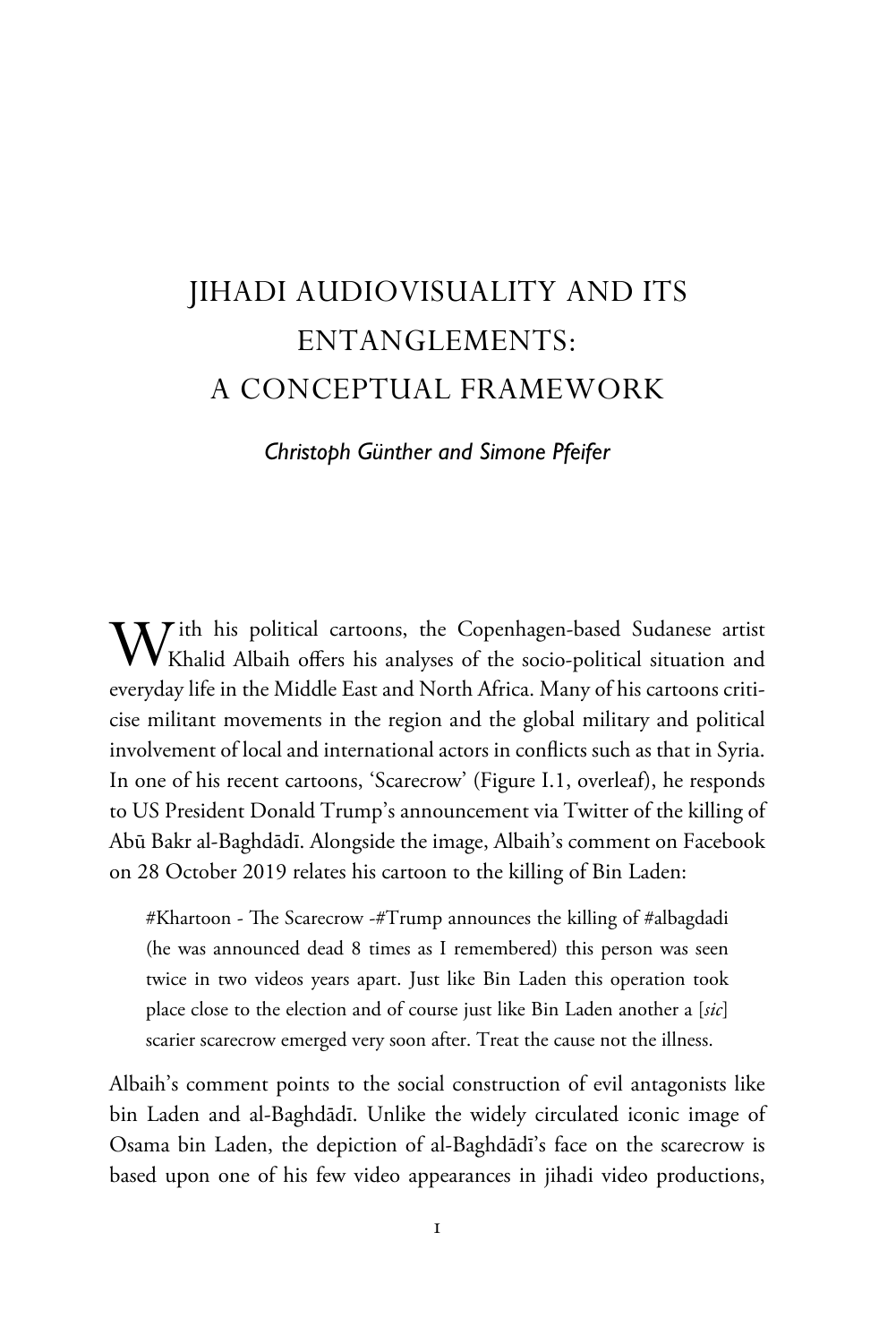#### 2 | a conceptual framework



Figure I.1 'Scarecrow' (© Khalid Albaih).

the rarity of which stands in stark contrast to the frequency of references to him in Western news media. The image of al-Baghdādī's head stuck on the scarecrow alludes to imagery of the penal-code atrocities of Islamic State (IS) decapitation videos, and at the same time threatens to scare off any actors planning to rebuild the devastated landscape.

Albaih publishes his work via his own Facebook website *Khartoon!*, as well as through Instagram and other social media platforms, and interacts with his followers. Incorporating the different viewpoints he has encountered living in Sudan, Saudi Arabia, Qatar and Denmark as a Muslim artist and activist, through his work Albaih engages with very different kinds of actors. With his stated aim of '[talking] to people that don't agree with you' he has also encountered supporters of different jihadi movements on social media. In a conversation with Larissa-Diana Fuhrmann, Albaih noted that 'some of them retweet my stuff' (16 December 2017) and said that he had also chatted with them about the meanings of his cartoons.

The cover of this book, with Albaih's cartoon, and the opening of this Introduction showing it embedded in the Facebook post raise the central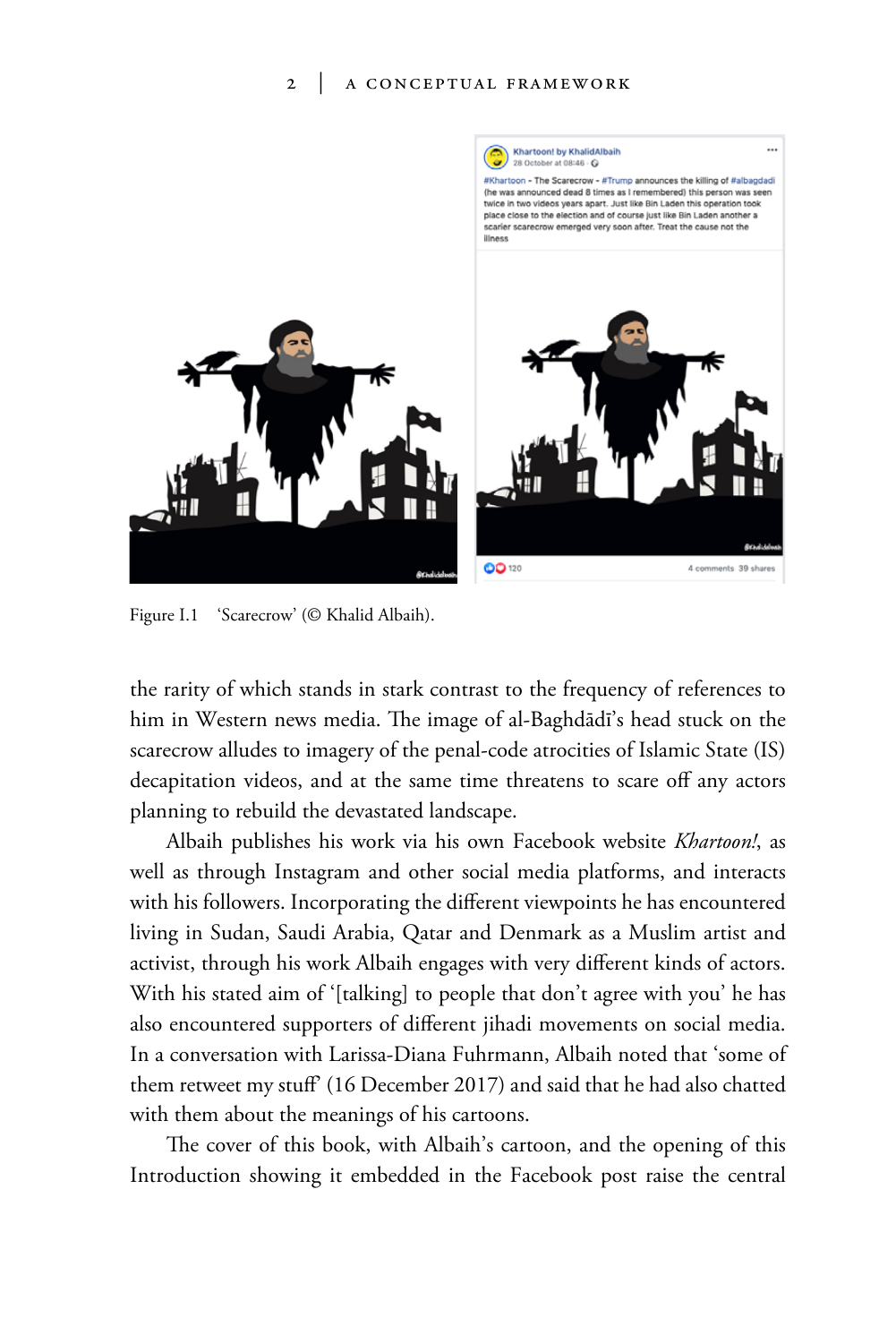issues of the edited volume *Jihadi Audiovisuality and its Entanglements*. Not only does Albaih appropriate global and jihadi image repertoires in his work in order to articulate his critical comments on social and political developments; he also harnesses social media to circulate his work, reaching militant jihadi as well as Muslim activist and Western audiences. Like Albaih, actors from jihadi groups and movements are part of media infrastructures and actively appropriate global media for their own purposes. The forms of media and audiovisuality they create cannot be seen in isolation from the manifold entanglements they are embedded within.

With this volume, we put forward the notion of *jihadi audiovisuality* as a relational heuristic with which to examine the visual and auditory practices of individuals and collectives who either identify themselves and their actions as epitomes of the contemporary jihadi current or reference such practices in their work. We see these as interrelated within the framework of jihadi audiovisuality's entanglements, which encompass, inter alia, the output of global media as well as different journalistic and scientific fields, and the domains of security authorities.

For our purposes here, we use the adjective 'jihadi' to describe a specific realm of human experiences set within particular socio-political trajectories that are established through social interactions, the simultaneity of bodily and technical mediation and cultural artefacts in the form of texts, sounds and (moving) images. The term 'jihadi' does not thereby define the inherent quality of any of these elements, but rather is an attribute that is ascribed by a range of actors – internet users, artists, activists, militants, journalists, politicians, ideologues and researchers – to a certain kind of ideology, doctrine, habit, attitude, and the media through which this is expressed. In other words: while this volume focuses strongly on jihadi imagery and audio, we situate these articulations within a global communicative web, and we seek to provide perspectives that relate the production, dissemination and formative audiovisual linkages of jihadi imagery and sound to various forms of engagement and appropriation.

By bringing the historical and cultural entanglements of jihadi audiovisuality to the fore, we aim to transcend disciplinary boundaries and go beyond the limits of analyses that focus on jihadi ideology. The contributions to this volume provide complementary perspectives that locate ideology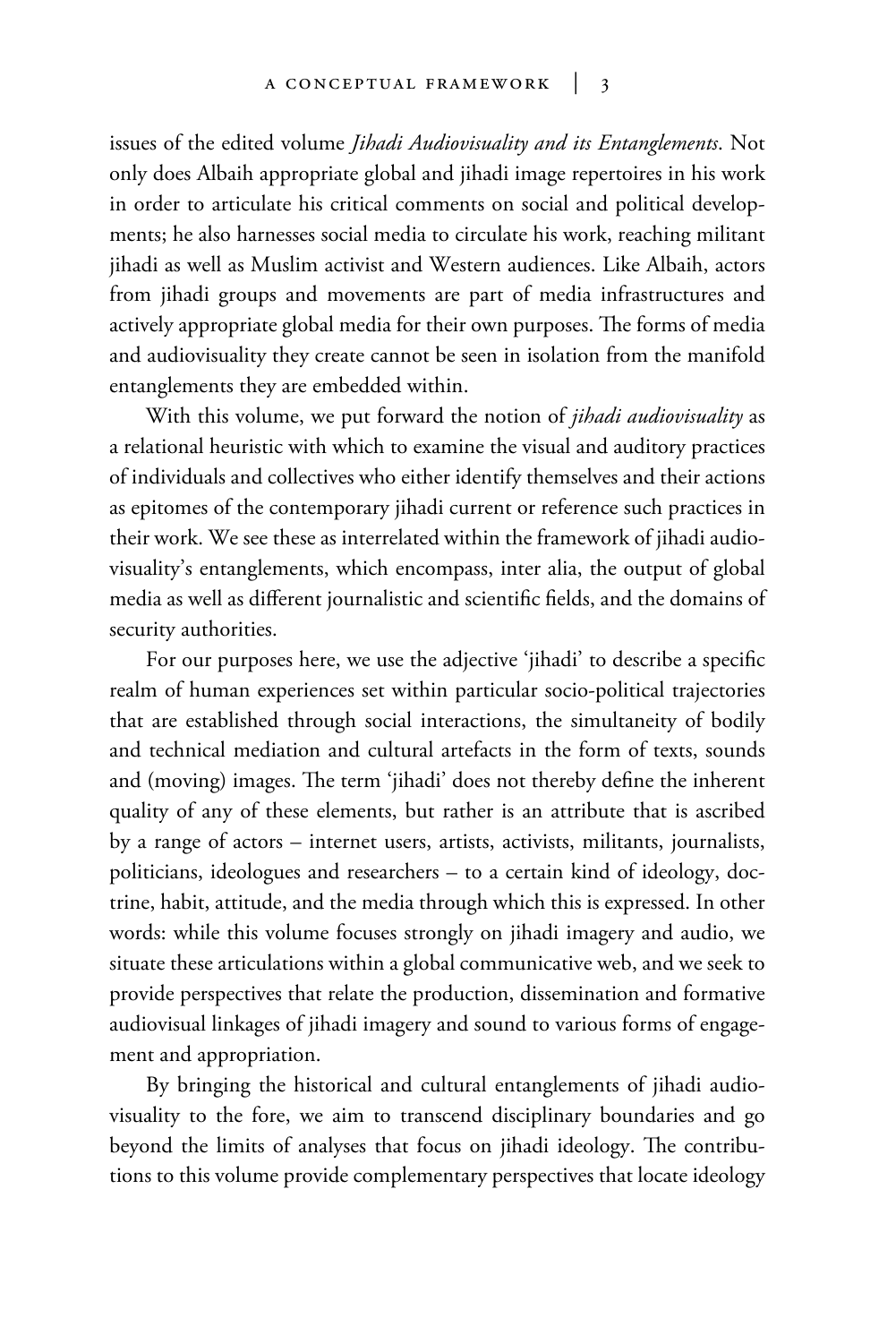#### 4 | a conceptual framework

and doctrine in aesthetic practices integrating, for example, material and embodied perspectives. Many of the contributions provide rich examples of ethnographic or fieldwork-based research, showing that empirical studies of jihadi audiovisuality do not only produce knowledge of ideas and their manifestations in texts, images and sounds. They also exhibit a thorough consideration of ethical and methodological challenges (see Sold, Abay and Junk, Chapter 2, and Carvalho, Chapter 3), make it clear that researchers and journalists are part of the entanglements and the politicised and securitised discourses they study (e.g. de Koning, Moors and Navest, Chapter 1), and provide insights into how different groups of Muslims respond to discourses about jihadism (e.g. Salzbrunn, Chapter 7). Moreover, our volume opens a wider perspective that extends beyond the ideologies, strategies and media output of the contemporary jihadi current, to take into consideration the expressions of culture and aesthetics that evolve around them. This includes examining how jihadi actors establish their discursive authority by appropriating religious symbols, media and texts, and addressing specific publics, as well as how such components are (re-)appropriated by activists, artists and religious authorities as a means of contestation (see e.g. Dick and Fuhrmann, Chapter 12).

Calling for a focus on the cultural and aesthetic aspects, as well as everyday practices, of jihadi thinking and action, we wish to draw attention to the ways in which religio-political movements that invoke the Islamic notion of jihad to legitimate their (violent) actions deploy a rich audiovisual symbolic repertoire to appeal to adherents from diverse contexts. This repertoire ranges from a focus on materiality and matter – 'clothes, beard, haircuts, face-veil, manners of walking, greeting, drinking water, [and] eating' (Svensson 2012: 197) – to expressions of belonging like poetry, singing, diction, and certain forms of communitarisation. Additionally, specific concepts of the social and the political are also part of this repertoire, like the staging of flags, military equipment and other signifiers of soldierly prowess as both markers of social identity and expressions of *ittibāʾ*, that is, the imitation of the early Muslim community. Borrowing from Stoever's (2016) conceptualisation of the *sonic color line* as 'the process of racializing sound' where 'listening became a racialized body discipline' (2016), we understand this expression of dominance and resistance as the drawing of an *audiovisual faith line* enacted in the realm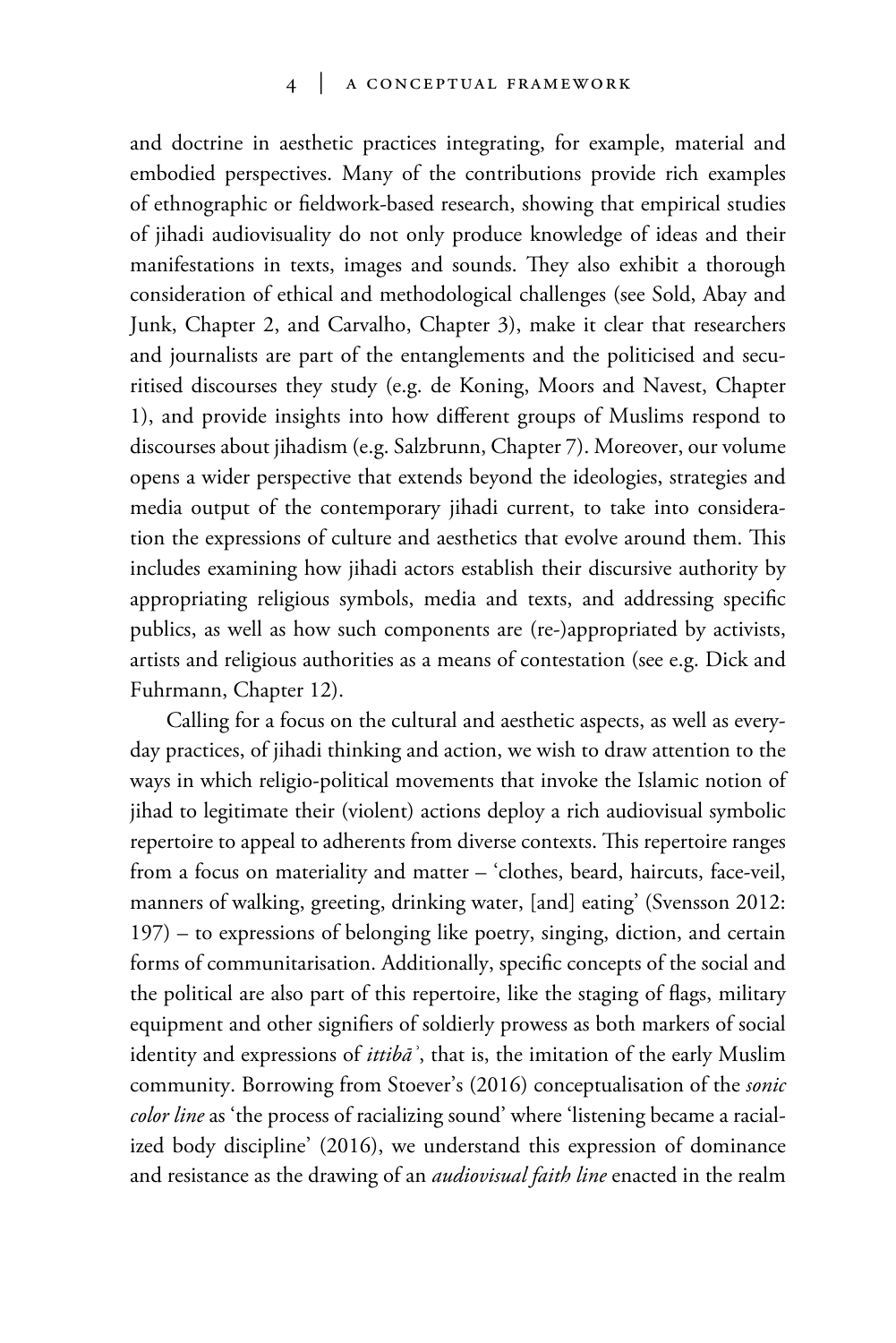of the quotidian by means of different forms of media to distinguish 'true' Muslims from everyone else.

Jihadi groups and movements such as IS have become media-savvy *entrepreneurs of identity* (Günther 2021, forthcoming). With the increasing accessibility of 'new' forms of media like video and audio cassettes since the 1980s, and digital communication technologies from the 1990s onwards, jihadi actors have used such technologies to promote their cause, distribute their messages to win support and intimidate their opponents (Corman and Schiefelbein 2006; see also Atwan 2015; Bunt 2003, 2018). Especially since the rise of IS and its digital media strategy of producing and disseminating professional and high-quality images, videos and sounds for a wide variety of audiences, journalists, policy groups and researchers alike have paid heightened attention to jihadist media production intended to antagonise (e.g. Winter 2015, 2017; Krona and Pennington 2019). What is more, Gruber (2019: 126) cogently observes that 'many of us have proved liable in boosting the group's global presence and appeal' through our work and our own comport as consumers of these digital audiovisual media.

The vast body of policy briefs, reports and strategy papers that document jihadists' online activities and media strategies are produced within a political and military framework committed to combating terrorism (a few recent examples include Almohammad and Winter 2019, de Leede 2018 and Ayad 2019). This volume, however, dedicates more space to building on the efforts of more rigorous scholarship focused on the 'symmetric dualism' and mutual referencing of audiovisual regimes and practices between jihadi groups and their opponents (Gruber 2019; Mitchell 2011; della Ratta 2018; Shaw 2015). For our conceptualisation of *Jihadi Audiovisuality and its Entanglements*, research is therefore essential that firstly focuses on the jihadi audiovisual lexicon and its logics (Ostovar 2017). It is this sonic and visual repertoire, with all its local, historical, social and cultural contingencies, that shapes the ability of jihadi actors to powerfully manifest their ideas of the world and the transcendent through audiovisual means. This perspective affords drawing attention to the operational qualities of images of violence in general (Eder and Klonk 2017) and the agency of images of terror in particular (Kraidy 2017). These images stand for the events in which they were taken and 'the event of viewing it' (Azoulay 2012: 252). The visibility and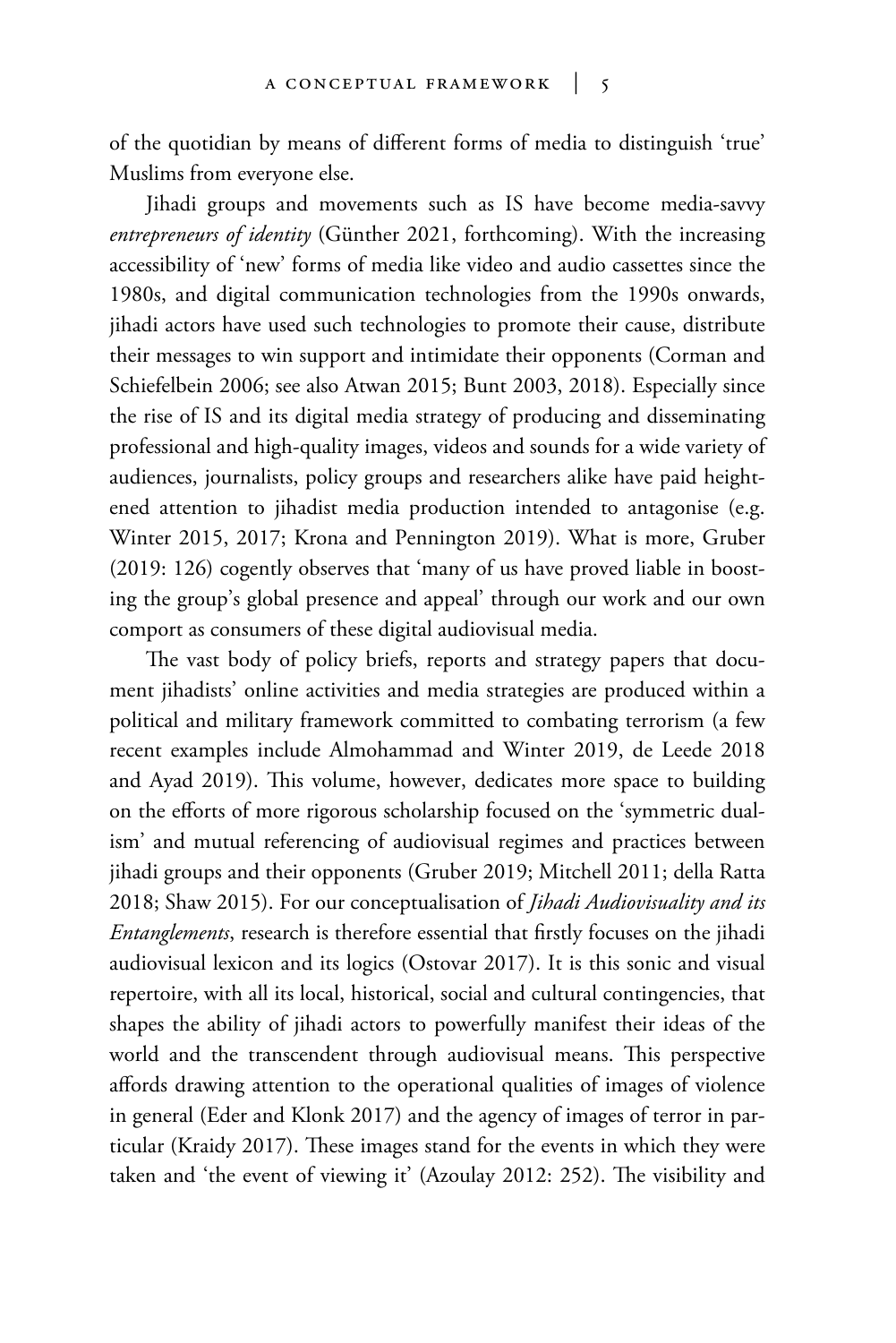#### 6 | a conceptual framework

public display of these images (Friis 2018) relate the different events to the specific digital publics. This leads to the examination of how jihadi media and communication have both modified and been changed by the technologies of the social web (e.g. Ramsay 2015; Lohlker 2019) and discussions about the transformative dimension of 'fast-moving, self-propelled' imagery on the internet that evades regulation and control (Bolt 2012). Secondly, we have been inspired by recent scholarship which highlights how people's experiences are productive of and produced by the digital sphere (e.g. Mühlhoff et al. 2019), and which draws attention to different actors' engagements with the jihadi audiovisual claim for dominance, including (but not limited to) forms of creative dissent such as satire and humour (Ramsay and Alkheder 2020; Kraidy 2018).

Whereas a focus on military strategy and related ideology characterises most scholarship on the jihadi current, recently interest has emerged to examine 'the everyday life' and the cultural and social dimensions of jihadi groups and movements. Most notably, the edited collection *Jihadi Culture*  (Hegghammer 2017b) focuses on poetry, music, dreams and cinematography (see also Krona and Pennington 2019). Hegghammer (2017a: 2) differentiates ideology in terms of doctrine and aesthetics, remarking that 'the literature on jihadism has mostly treated ideology as synonymous with doctrine that is a set of ideas transmitted through language and internalized through cognition'. While we welcome Hegghammer's insight, we do not see the military, ideological and cultural productions of knowledge and meaning as distinct domains but instead emphasise their intermingling. We therefore take his apt statement as a starting point from which to develop jihadi audiovisuality as a field of research in itself that is not restricted to the analysis of the role of religion and/or ideology. This also means complementing and deepening the examination of various aspects of jihadi iconography, aesthetics and sonic representation with qualitative empirical and ethnographic approaches that focus on the practices and contextualisation of the everyday lives of opponents and supporters of jihadist groups.

While some ethnographic research has pointed to aspects of identity and of belonging to a 'counterculture' (Hemmingsen 2015), and to the gendered dimensions of online jihadi engagement (Carvalho 2018), others are concerned with historical contextualisation and a shift in perspective, not only to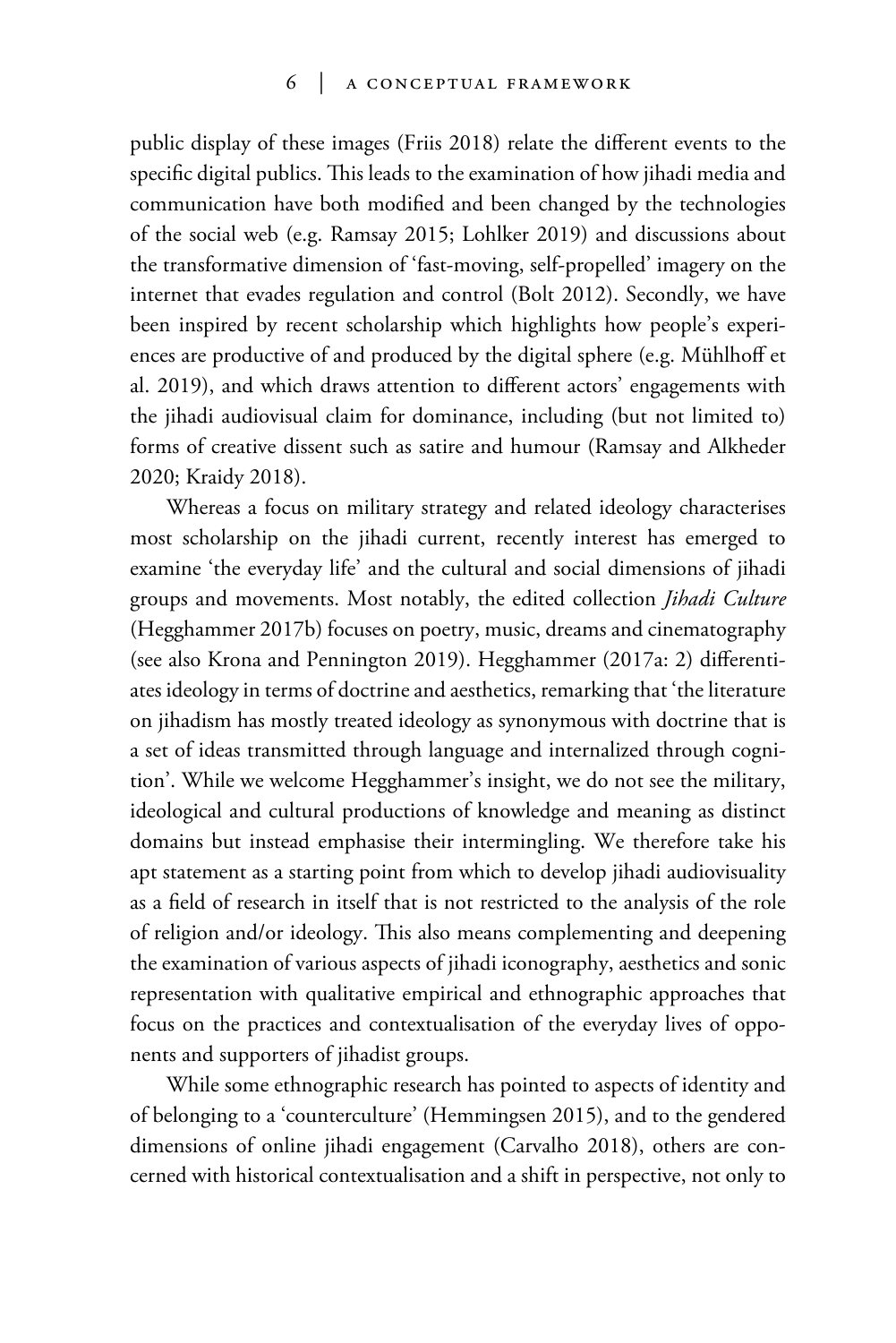explain why European Muslims support militant movements and depart for war, for example, to Syria (Kublitz 2019), but to analyse how jihad is being presented as a solution to, for example, missing supranational interventions to humanitarian crisis (Li 2020). What is common to this anthropologicalethnographic engagement is a critical and reflexive stance towards socially constructed categories such as radicalisation or securitisation (Fadil et al. 2019). In line with this critical approach to research, we recognise the importance of addressing the ethical challenges that arise when conducting empirical research in the field of jihadi audiovisuality.

## **Methodology, Ethical and Legal Framework**

The methodologies underlying the chapters in *Jihadi Audiovisuality and its Entanglements* are as varied as the disciplinary backgrounds of their authors. These range from visual and musical analysis to iconology and more theoretical investigations to covert observation and digital ethnography. Since scholarship on the jihadi current is highly politicised and securitised, a reflective approach to security, violence and Islam has become a major issue of debate. The three contributions in the section on the *Methodological and Ethical Challenges of Empirically Grounded Research on Jihadism* (A) seek to inspire critical self-reflection and to raise awareness among researchers about the possible consequences of doing empirical (online) research on jihadi audiovisuality, addressing issues such as transparency and anonymity. They also provide an ethical basis for understanding contributions to the volume that relate to similar methodologies, for example Salzbrunn's examples from Tunisia and Switzerland in her theoretical contribution (Chapter 7) or Berg's chapter (Chapter 11), which draws on extensive fieldwork in Lebanon with Hamas and Hizbullah. Each approach comes with its own trajectory of engagement in ethical debates, three branches of which are of particular interest for this volume.

A first stream of research in terms of ethical considerations can be identified here that critically engages in the trajectories of terms such as radicalisation (see e.g. Fadil et al. 2019) and reflects on the ethical challenges of researchers' positionality as part of this field (Gauvain 2018). The contribution by de Koning et al. (Chapter 1) demonstrates how researchers themselves are part of the entanglements of politicisation and securitisation. The authors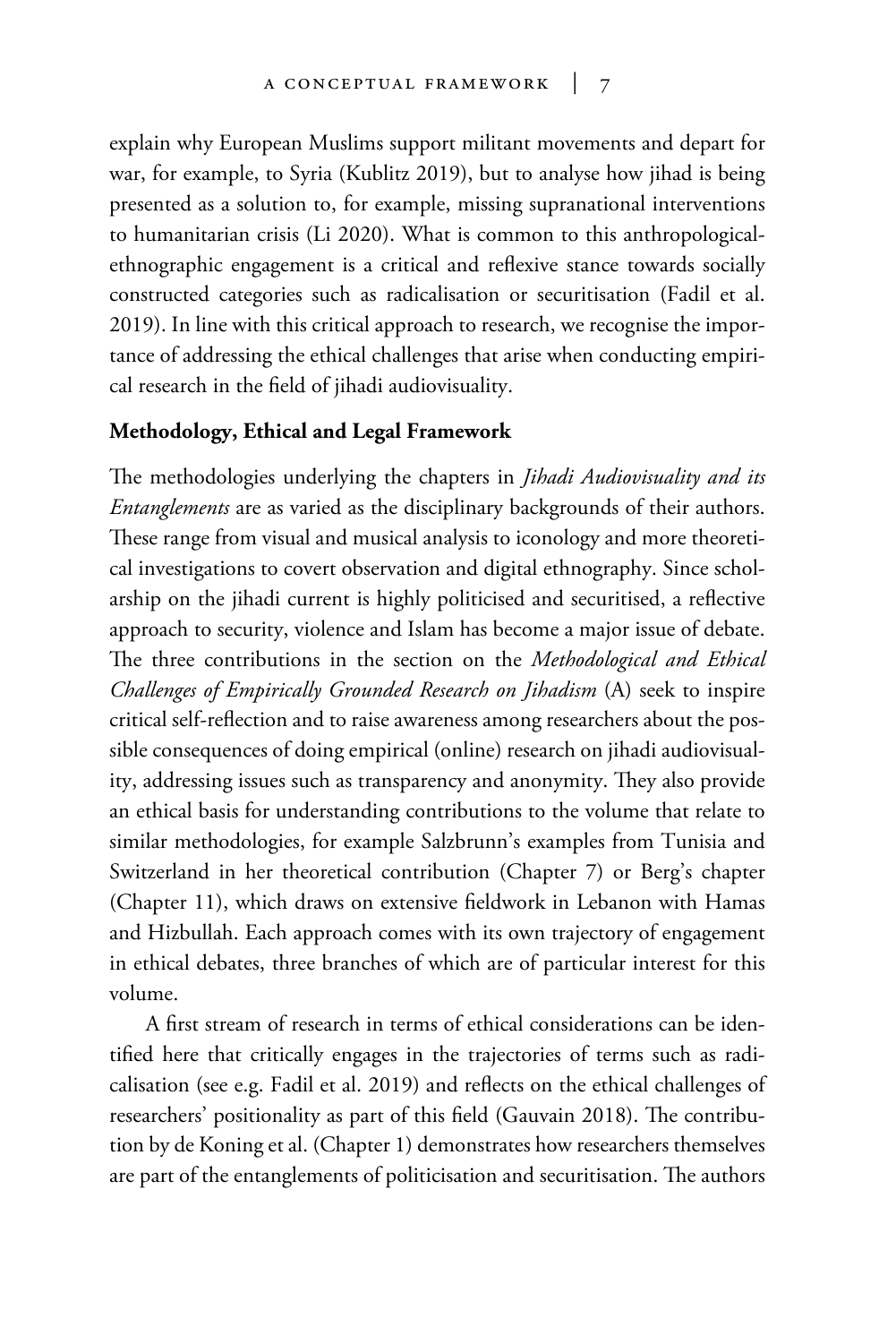indicate how the interests of governmental, university and media institutions can have significant consequences for researchers and their interlocutors. They emphasise the need for researchers' institutional protection, especially when researching controversial topics like the visuality and aurality of jihadi communication. Furthermore, de Koning et al. explore the limits researchers face and the possibilities they have to resist the identities imposed upon them and to defend the principles of privacy and non-discrimination.

Second, empirical social science and ethnographic fieldwork-based research on jihadi audiovisuality demands a thorough consideration of ethical challenges. Engagement with the digital in militant fields is particularly critical, as it often involves generating research data by accessing (online) spaces that are not intended for a broad public (see also Ess 2009; Zimmer and Kinder-Kurlanda 2017) or relate to the challenges of digital ethnography while being part of the securitised research funding system (Fuhrmann and Pfeifer 2020). In her contribution, Carvalho (Chapter 3) is particularly concerned with the role of the researcher in digital research as she examines access to the field, and the gendered dimensions of fieldwork via Facebook and offline. Carvalho also outlines the legal frameworks pertaining to digital research and recounts how she was obliged to comply with different regulations imposed by nation-states and universities, and different platforms' terms of services. Sold et al. (Chapter 2) also address the close interrelationships between ethical and legal challenges that emerge when tracing new trends and engagements by jihadi actors in social media and digital environments. Focusing on the requirements of the European General Data Protection Regulation and related ethical considerations when working with data obtained via social media platforms, they provide examples from their own research in the field of radicalisation and extremism. Relating their ethical considerations of privacy, transparency, trust and security to the legal principles of proportionality, adequateness, data economy and anonymisation, they develop a framework for designing research with social media data.

The third branch follows the tradition of questioning the ethics of aesthetic projects that deploy images of violence and atrocities, as has been most notoriously done by Sontag (2004), as well as by art historians and in cultural studies research (see e.g. Batchen et al. 2012). With regard to the visibility of violence in IS videos, Krona (Chapter 5) points to viewers'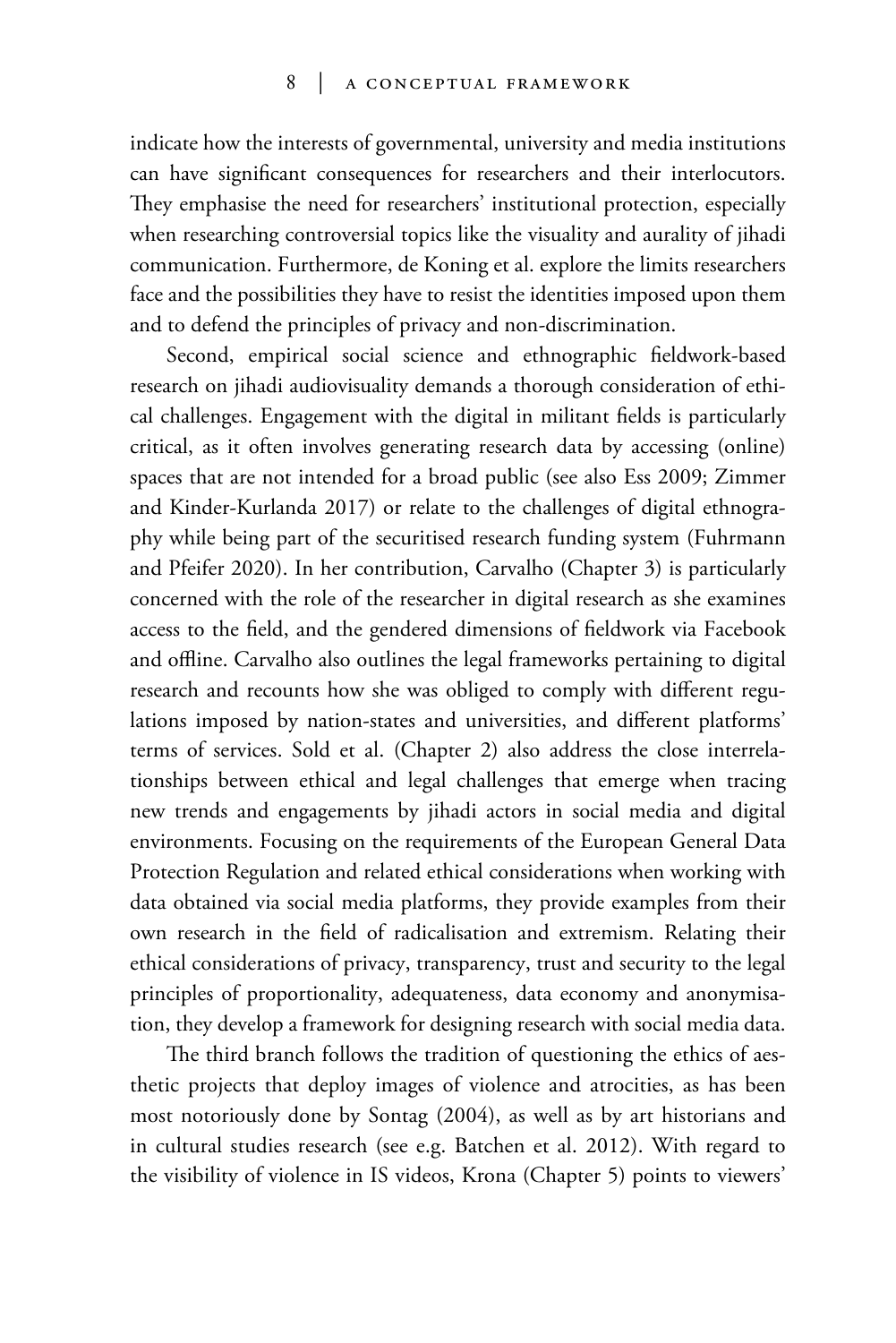ethical responsibility towards the victims portrayed in such videos, which leads him to the broader question of whether researchers who show and further circulate such audiovisual material contribute to the reproduction of the violence and humiliation. Additionally, Pfeifer, Fuhrmann and Wevers (Chapter 8) discuss the active and participatory but nonetheless ethically questionable role of victims in re-enactments of violence in which their participation is not always voluntary, especially in cases where it is unclear whether performing victims knew the script of videos that they would live to survive or were subjected to genuine mortal fear. Taken together, these ethical and methodological considerations form the basis of our understanding of *Jihadi Audiovisuality and its Entanglements* that we will explore in the three following subsections.

## **Sensation, Mediation and Audiovisuality**

In his now-classic edited volume, Foster proposed the dialectics of vision as the physical process of sight and visuality as a 'social fact' (Foster 1998; see also Rose 2011: 6). Mirzoeff (2006: 76) complicated this dialectic and, shifting attention back to the original meaning of the term coined in midnineteeth-century England, proposed that visuality should be understood as a complex 'engagement with the politics of representation in transnational and transcultural form', encompassing forms of resistance. Expanding on discussions about vision and visuality, Grasseni's (2004) theoretical and methodological notion of 'skilled vision' conceptualises vision as a multi-sensual practice that is neither an individual activity nor a social representation of experiences, but is rather a learned and situated social activity: 'a sensory practice that needs "educating and training in a relationship of apprenticeship and within an ecology of practice"' (Grasseni and Gieser 2019: 6, citing Grasseni 2004: 41).

Extending beyond the initial emphasis on vision, these considerations have recently been re-examined, with Grasseni and Gieser (2019: 12), Willkomm (2016) and others introducing the concept of 'skilled listening' as a learned practice that makes sense of, orders or categorises audible impressions. This addition not only reflects the observation that 'audition and inaudition are [. . .] equally learned capacities that are constantly being honed' (Daughtry 2015: 19). It also feeds into a paradigm shift in sound studies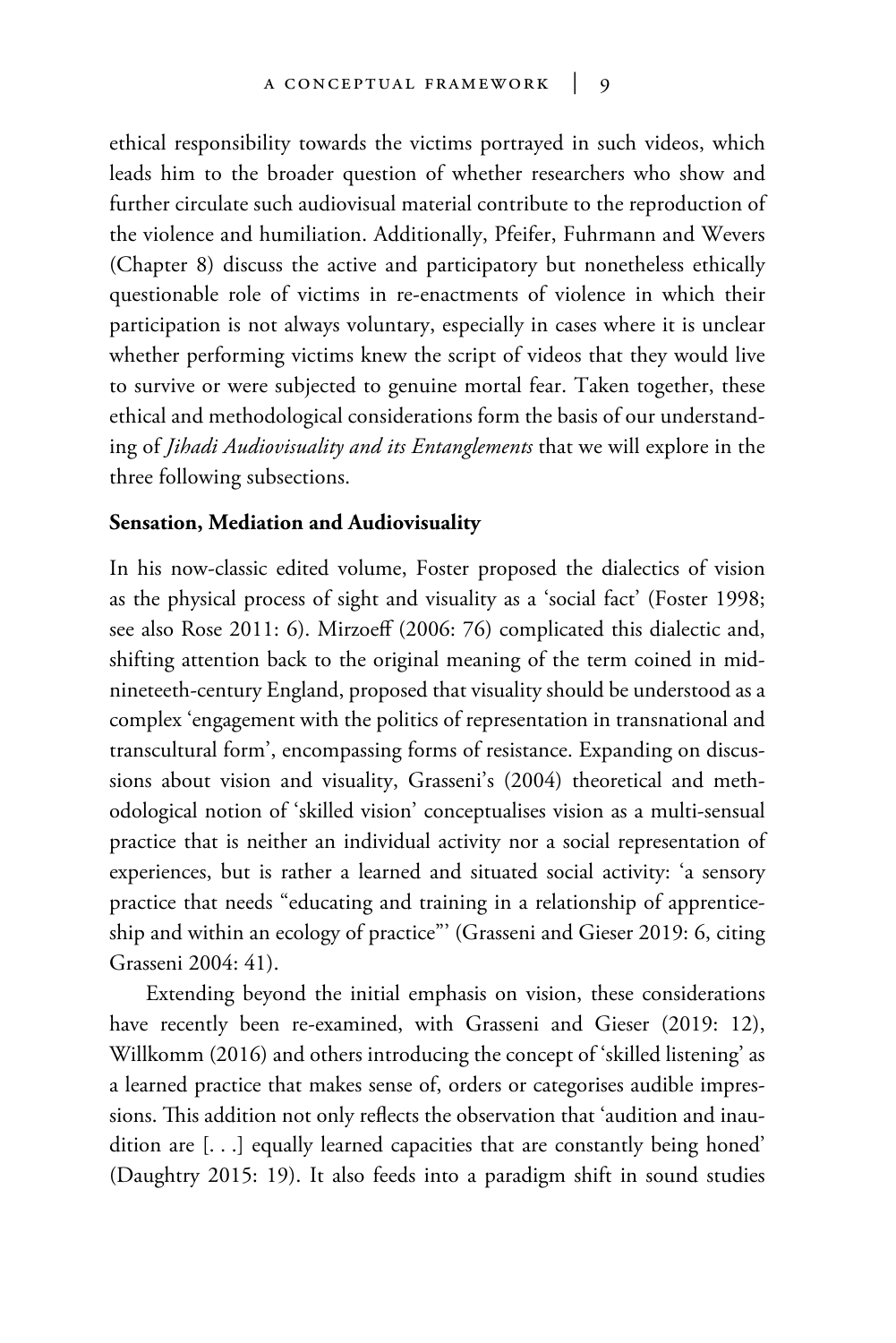where greater attention is being paid to the ways in which 'environments, spaces or processes are not simple vehicles, coordinates, or channels of auditory perception, but parts of feedback loops in which matter and meaning mutually influence one another' (Erlmann 2018: 12; authors' translation; see also Daughtry 2015: 122). Consequently, audition and inaudition are, just like vision and not seeing, embedded in specific mediating formations, routines and contexts.

To further define these contexts, we suggest that skilled listening and vision are practices that are produced by and productive of the different sensory regimes that 'produce, reproduce and change power relations' (Pels 1996: 378). Expanding on Metz's ([1977] 2000) notion of scopic regimes and Daughtry's (2015) work on auditory regimes, we use the concept of sensory regimes to refer to socially acquired, culturally learned, technologically extended and highly dynamic techniques of sensation. They are sometimes local, sometimes global, often interconnected, always historically, culturally and epistemologically contingent, and intersect in complicated ways.

Together with collective and individual bodies of knowledge, sensory regimes are key to the ways in which 'interpretive communities' (Fish 1982) collectively produce the meaning of any cultural artefact. They mediate the sonic and the visual through learned, performative and socially embedded techniques of (not) looking and (in)audition as well as through (political) ideologies, life histories, memories and experiences. As such, sensory regimes shape the ways in which we do or do not listen to and see ourselves, others and the world around us, and hence our capacity to perceive, appreciate, classify and interpret certain sounds and images. Discussing the Hollywood-esque style of Islamic State's videos as an appropriative strategy, Zywietz and Beese (Chapter 4) make it clear that the potentiality of jihadi audiovisuality lies in the group's ability to imitate aesthetic practices and viewing habits. These have evolved around visual patterns, motifs, codes and metaphors, as well as around narrative devices and technical tools used in film and television across the globe. Moving images are both communicative acts and aesthetic practices.

They not only connect to many sensory regimes simultaneously through their composition of visuals and sounds, use of lighting, camera angles, volumes, tonality and editing, but also provide hooks for latching onto familiar audiovisual codes. It is exactly these audiovisual codes of IS videos that Ali et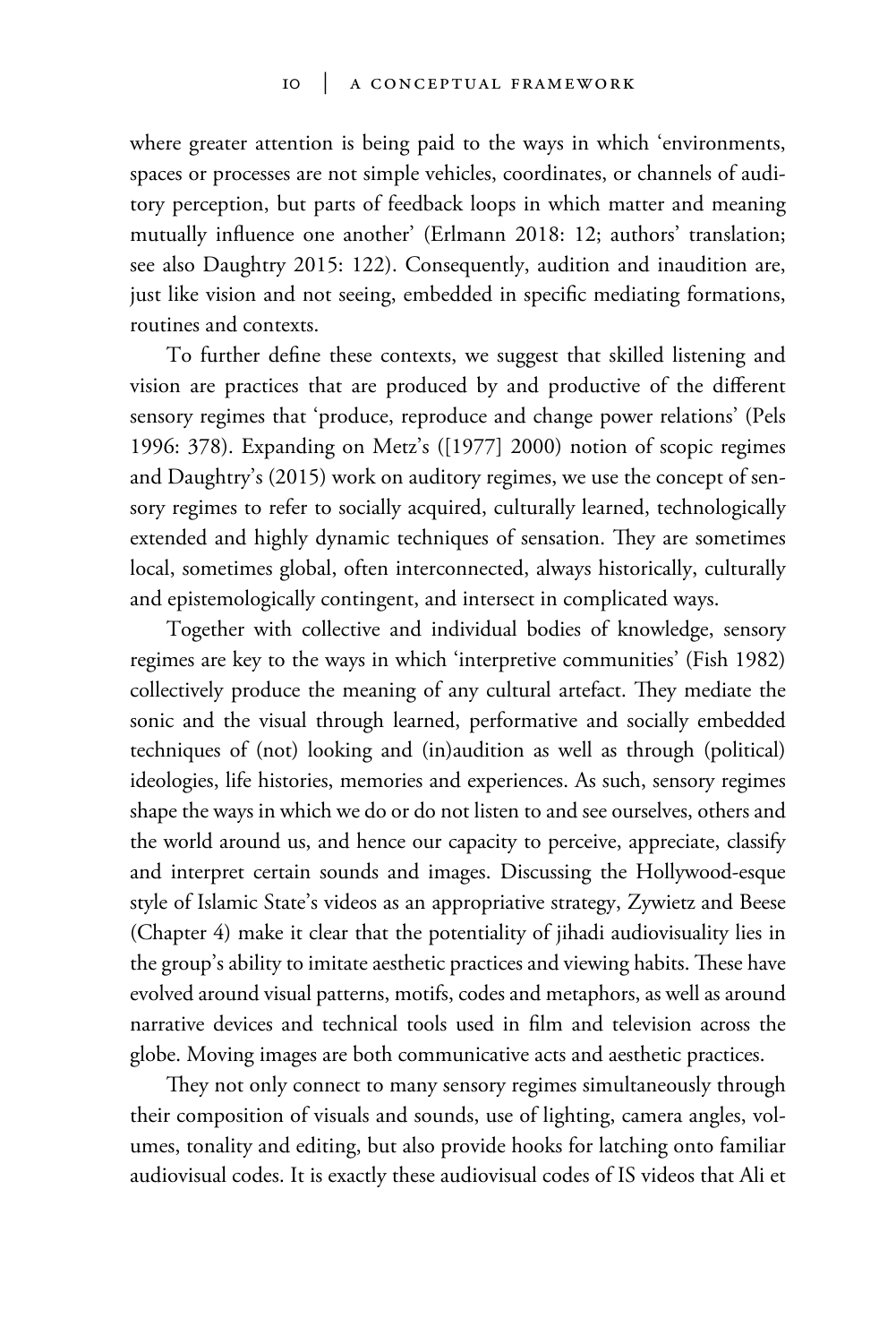al. (Chapter 9) respectively apply in their web videos and pedagogical digital youth work.

The configurations of people's sensations and their receptivity thus shape the ways in which images and sounds are accorded specific qualities and assume a certain kind of status (e.g. as truth or evidence). This applies regardless of any 'power' inherent in a medium itself to change the social reality by 'enchanting or affecting people', that is, to spark emotional, intellectual and physical responses. It should be remembered, however, that these configurations are contingent on 'a recursive feedback loop, subject at any given time to stabilising and destabilising influences' (Grayson and Mawdsley 2019: 433). Expanding on Bleeker's (2008: 1–2) observations on the visual, we want to further emphasise that our (in)abilities and (limited) horizons of knowledge result in us always perceiving more, and always perceiving less, than what is there to be heard and seen, because our sensations are 'rerouted through memory and fantasy, caught up in threads of the unconscious and entangled with the passions'. Furthermore, our sensations appear to alter the mediations we encounter and to transform us at the same time. In other words, the creation of knowledge and meaning through the sonic and the visual is never static, but rather always in the making, resonating between people and their socially acquired and culturally learned (in)abilities, material artefacts, cultural contexts and technological mediators.

Despite this highly volatile structure, we suggest that many actors seek to control the meanings attributed to the audiovisual media they produce by tailoring content to accustomed modes of seeing as outlined above. They also deploy auditive and visual elements such as postures, 'costumes, props, make-up, hairstyle, spaces as a stage or scene (*setting*, in Goffman's terms) to construct images for their sensitive effects' (Mandoki 2007: 146; emphasis in the original). Many of the contributions to this volume address the workings of such elements in terms of how our attention as viewers is potentially managed and how we are implicated in what we see. For example, Günther (Chapter 6) shows how specific settings are affectively loaded and accorded a certain meaning by the use of particular colour schemes to brighten or darken scenes. Krona's (Chapter 5) analysis of the ways in which violence is staged for the camera reveals the techniques by which producers invite distant audiences to relate to and understand what they are shown. Ali et al.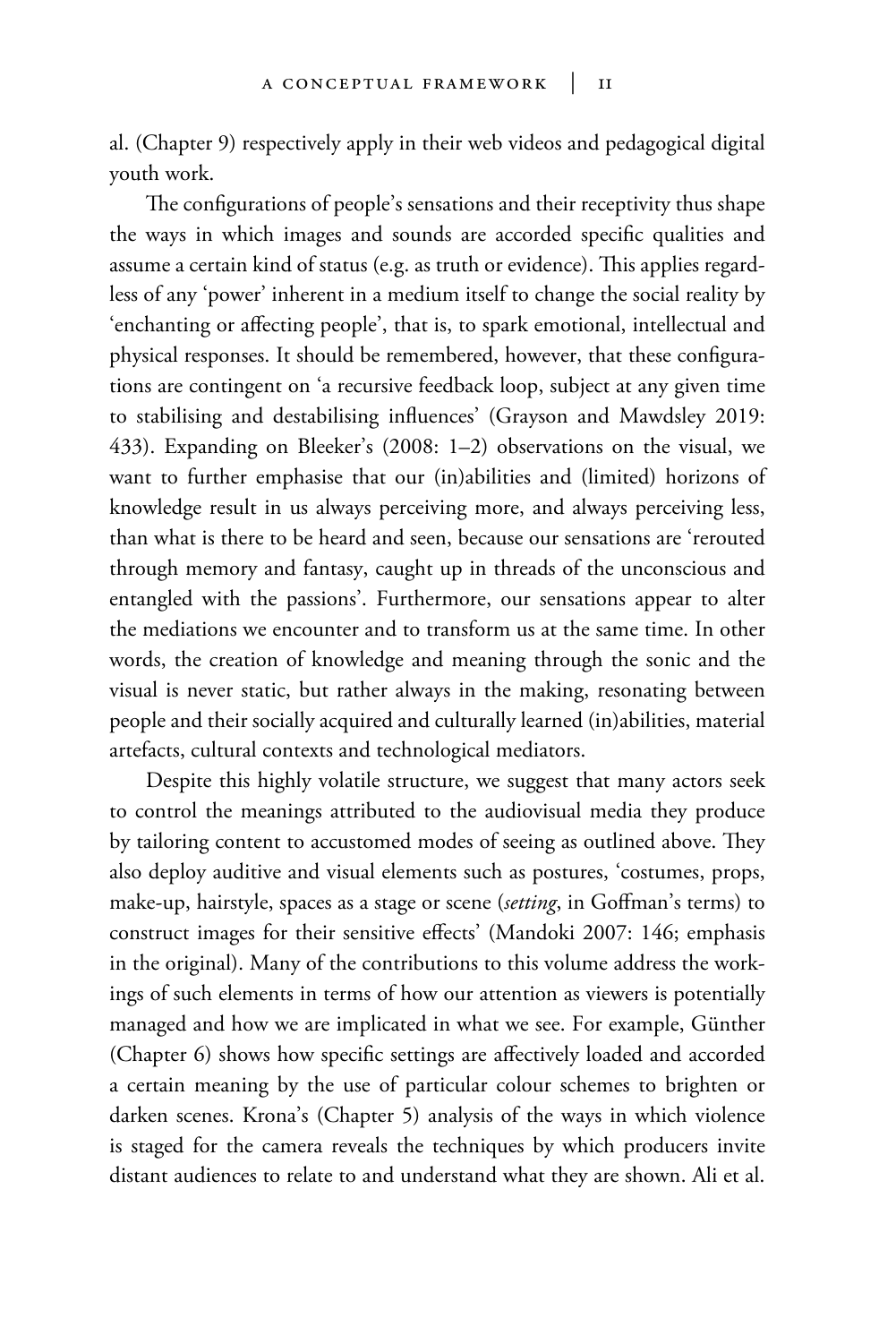(Chapter 9) compellingly demonstrate how strategies of ambiguity, used in their online youth work to combine familiar elements like jihadi *anāshīd* (a cappella chants or hymns) with new ideas and contexts, have successfully won the critical engagement of young viewers.

Similarly, accessibility, and their audiences' experiences of immediacy, are further regulated through the use of voice and words, and the style chosen, as well as the rhythm, tone volume, intonation and many more variables that are all produced by and productive of body posture and motions – hence displaying markers of social identity that people can relate to. Reflecting these considerations, some of the contributions to this volume attend in particular to the ways in which listening 'can orient people within their environments, connect them with affective stimuli, and open their bodies up to violence and pain as well as to knowledge and pleasure' (Daughtry 2015: 6). Weinrich (Chapter 10) and Berg (Chapter 11), as well as Dick and Fuhrmann (Chapter 12), all show how the discursive and formal aspects deployed in the production and performance of *anāshīd* render the chants powerful modes of production of meaning and knowledge while simultaneously intermingling with other modalities. These three chapters, in varying degrees, also illustrate what Eisenlohr (2018) has called 'sonic movements', that is, the capacity of various acoustic parameters to trigger a sense of being moved, felt as an embodied experience by the listener. This is not a matter of a simple stimulus– response chain, but of a resonance sensed in the listener's body, which blurs the boundaries between subject and object and is particularly significant in the experience of acoustic forms of expression in religious contexts (Allesch 2013: 49–52). Eisenlohr (2018: 49) also emphasises this when he writes that the acoustic movements resemble the spatial movements of an imagined or actual person. Just as many other examples, such as various forms of religious processions, testify, Berg's contribution (Chapter 11) makes it clear that, especially in public performances of *anāshīd*, correlations and overlapping of physical, spatial and acoustic movement can be observed. For a co-present audience, the sensory experience is moulded by 'the natural and architectural environments that absorb, reflect, amplify, and distort sounds' (Daughtry 2015: 35) as well as by visual, olfactory, haptic, thermal and other stimuli.

Producers' endeavours to allow us to see and hear some things but not others do not necessarily result in unambiguous representations, however.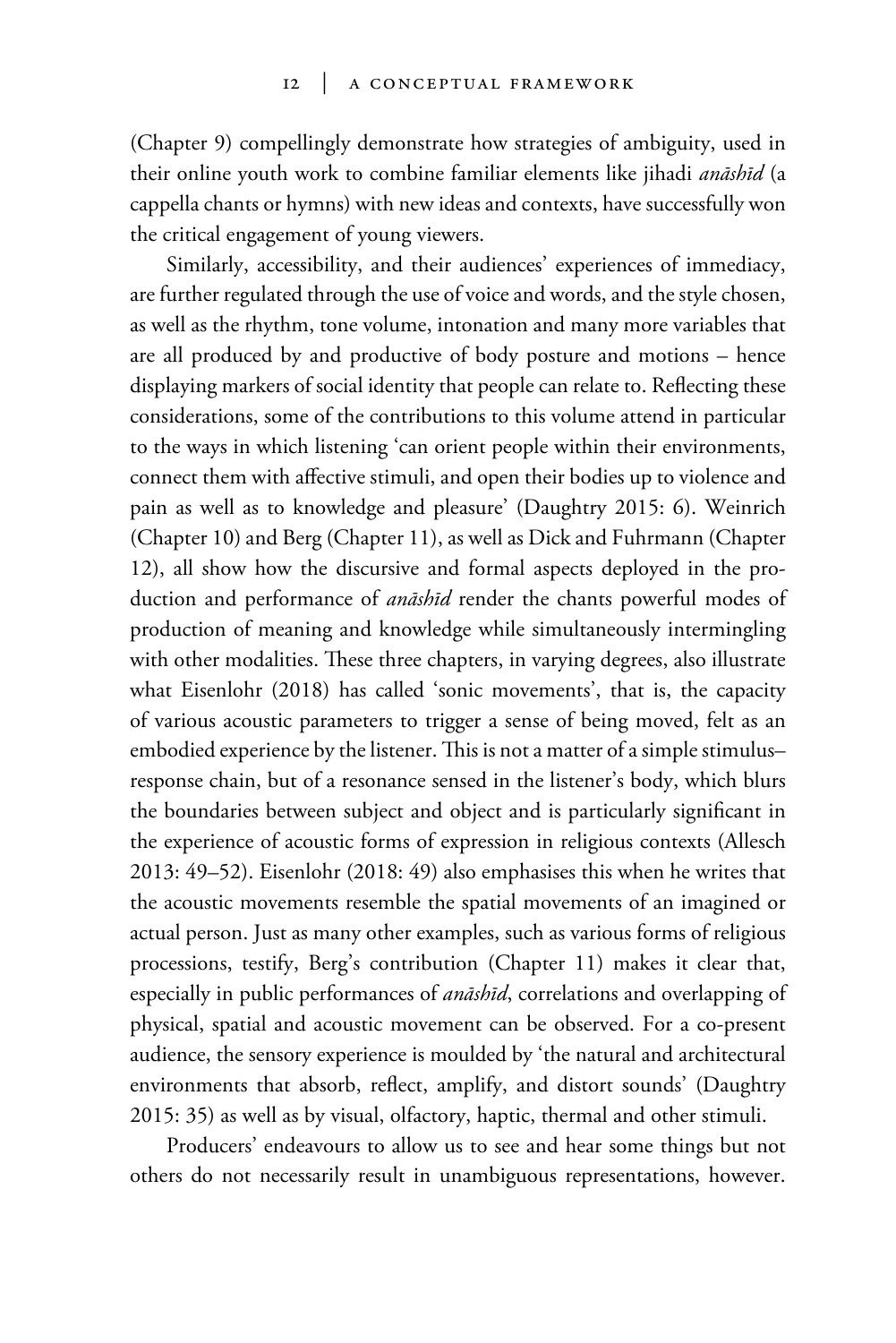There are many instances where efforts are made to limit the polysemy of specific lexic, spatial, sonic and visual components as much as possible. In doing this, producers seek to prove their capacity to construct an audiovisual presentation that expresses their authority and aestheticises their classificatory power. At the same time, they play with the full creative repertoire that produces ambiguity, in order to cater to the diversity of their audiences' capacities, horizons of knowledge, memories and emotions. Weinrich (Chapter 10) demonstrates this lucidly when she traces the allusions to (and appropriations of) various musical genres and styles found in the development of jihadi *anāshīd*. These are, in turn, potentially destabilising factors that offer potential for the contestation of authority asserted through audiovisual presentations. In discussing several forms of appropriation of Islamic State's nashīd *Íalīl al-Íawārim*, Dick and Fuhrmann (Chapter 12) offer one case that illustrates such contestation very vividly and shows the subversive force of creativity and humour. More often than not, however, the relational character inherent in these mediations is obscured so that it becomes difficult to discern the ways in which we as an audience are implicated in what we see and hear.

Against this complex backdrop, we define audiovisualities in the plural as a relational heuristic for analysing the multiple and highly volatile links between people's sensation, the mediations they encounter, and the modes deployed to create meaning and knowledge. These links are established through distinct manifestations of visual and auditory experiences and practices: the use of specific tonalities and styles of speech, representations of certain habits, the deployment of certain technologies, and the creation and appropriation of mediations and various forms of engagement with them. This involves (inter alia) significant parts of the sensory field and essential modalities of knowledge and meaning-making through which individual and collective identities are enacted. Hence, we attend to discursive and embodied practices that have material effects and are often hard to distinguish from the prosthetic technologies that connect one's body to the world outside (Jay 2008). The contributions in this volume therefore not only scrutinise the discursive and embodied modes of (moving) images and sounds, but also explore their specific forms of mediation, focusing on the performativity, materiality and audiovisuality of media productions. This also necessitates a focus on the formal aspects of images and sounds, as well as attention to the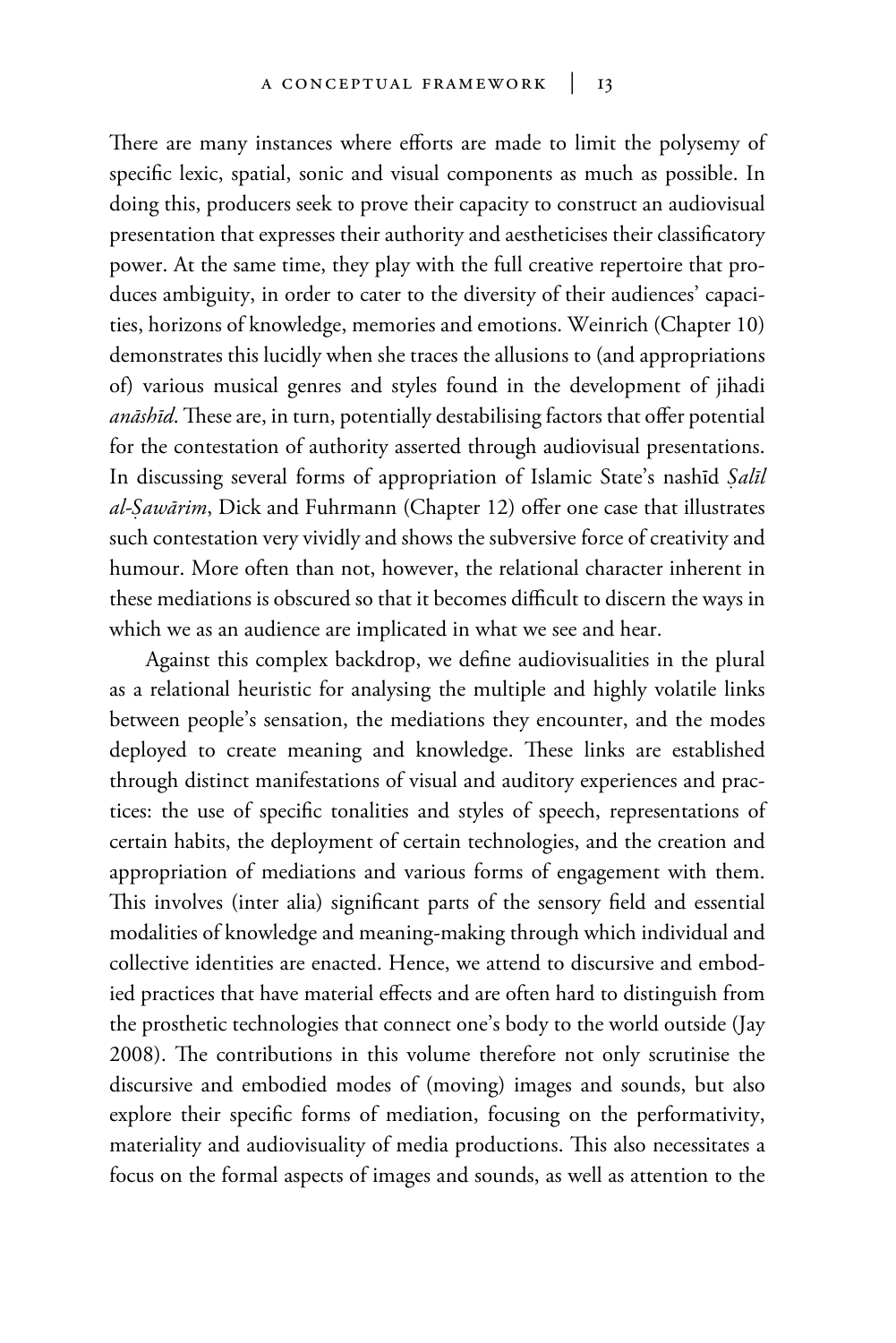dynamics that emerge through the reciprocity of matter and meaning in the spatial, technical, processual or bodily contact zones between images, sounds and human actors.

## **The** *Jihadi* **in Audiovisuality**

While the constellations described above are applicable to many instances of human interaction, this collection sheds light on the specificities of *jihadi audiovisualities*. In order to identify the inherent particularities, we draw on Gilbert Ramsay (2015: 55), who suggests that 'the sum total of all that is "jihadi" does not add up to jihad, but rather to its man-made allegory'. Li (2020: 108) further helps to clarify this point: 'what requires understanding is not jihad's "Islamicness" or lack thereof, but rather how the jihad performed the work of universalism, of processing difference.' Following this assertion, the concept of *jihadi audiovisuality* enables us to distinguish and examine the ways in which people identify visual and auditory practices and experiences as an expression of jihad. Jihadi audiovisuality in our sense encompasses how people's auditory and visual practices and experiences are productive of and produced by: the visualisation and sonification of contemporary forms of jihadi engagement; the set of ideas, norms and values transmitted through audiovisual media; the processes of production, distribution, collection and consumption of jihadi audiovisual content; the discursive and non-discursive practices of processing and engaging with them; and 'even the way in which information is ordered and structured by the Web' (Ramsay 2015: 77). These material and immaterial configurations are, significantly, not inherently bound to any specific region, culture or even religion, although jihadi ideologues and some of their critics routinely argue otherwise. On the contrary: rephrasing Deborah Poole (1997: 8–10), we suggest that the affective potency of *Jihadi Audiovisuality and its Entanglements* is contingent upon an audiovisual economy that interrelates people in disparate places who may not share a common language, geographical origin or class, but nonetheless share a common identification with the Arabic nisba *jihādī* or the active participle *mujāhid* as an allegory that helps to relate their social identities, practices and experiences to a wider collective.

In the case of Islamic State, for example, it could be argued that – at least in the territories under its command – the group managed to shape and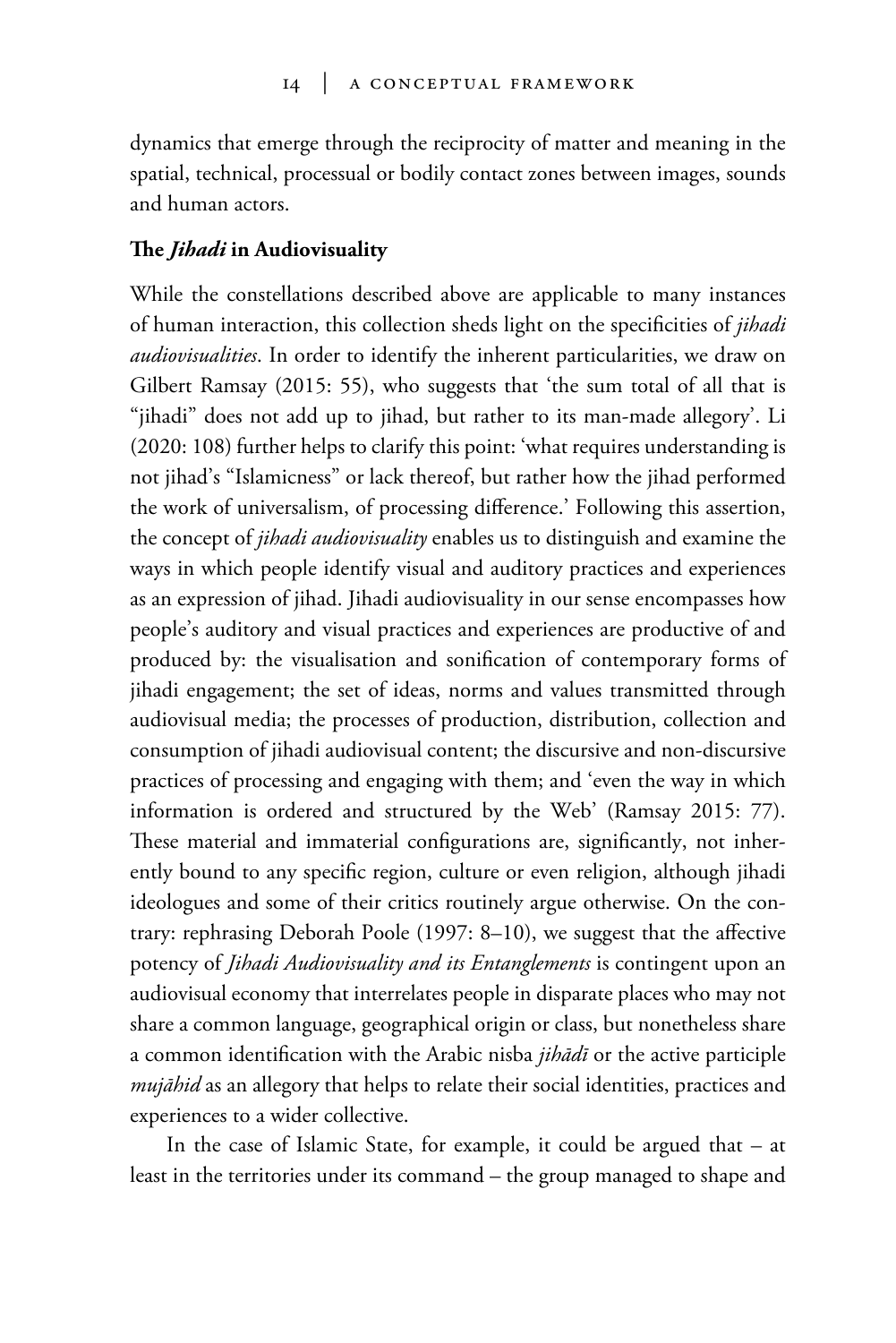control a distinct body public not only by exerting a range of authoritative measures, but also through its creation of a soundscape comprising a range of sonic events. Calls to prayer sung by members of the *hisba* forces, the public performance of *anāshīd*, the screams of victims of atrocious violence and people shouting to warn others against immediate aerial bombardments can all be considered part of these sonic events – all the more effective in combination with the simultaneous silencing of certain musical instruments, musicians, church bells, and versions of *adhān* different from jihadi variants of the Muslim call to prayer. Add to this the sounds of drones, fighter jets, weapons, and the various other 'belliphonic' (Daughtry 2015) expressions brought about by the war between IS and its opponents, and the transformation of the soundscape becomes overwhelming. In many instances, members of IS have cited such sonic events as evidence of the group's existence and power. Considering the sound of an American fighter jet to be equally integral to this soundscape as the voice of Abū Bakr al-Baghdādī, they construct an ontological framework within which all of these sounds are inherently bound to the *mujāhidīn*'s modes of creating knowledge and meaning – hence jihadi by their very nature.

The establishment of a scopic regime as part of jihadi audiovisuality can be described in a very similar way. Many of the examples mentioned above also rely on visual components – as well as haptic, olfactory and other sensual stimuli. Members of jihadi forces who regulate public life on the ground are usually identifiable from their demeanour and uniforms, while public performances of *anāshīd* are just as carefully stage-managed, as are public corporal punishments or burnings of destroyed musical instruments. The remains of civilian houses clouded in black smoke are as prominent in the visual field as the fighter jets (and sometimes drones) that caused such devastation. Further features of the scenery include the remnants of obliterated shrines, mausoleums and graveyards, as well as the military defences, bureaucratic buildings and IS media kiosks – most of which bear the black banner that is the jihadi totem. When audiovisual representations of these and similar scenes are circulated, they not only provide evidence that jihadi life is a reality, but also testify to the power of jihadi actors to impose upon audiences their particular interpretation of what is to be seen and heard. Moreover, the camera's gaze (and the ways in which it is sculpted in post-production) shapes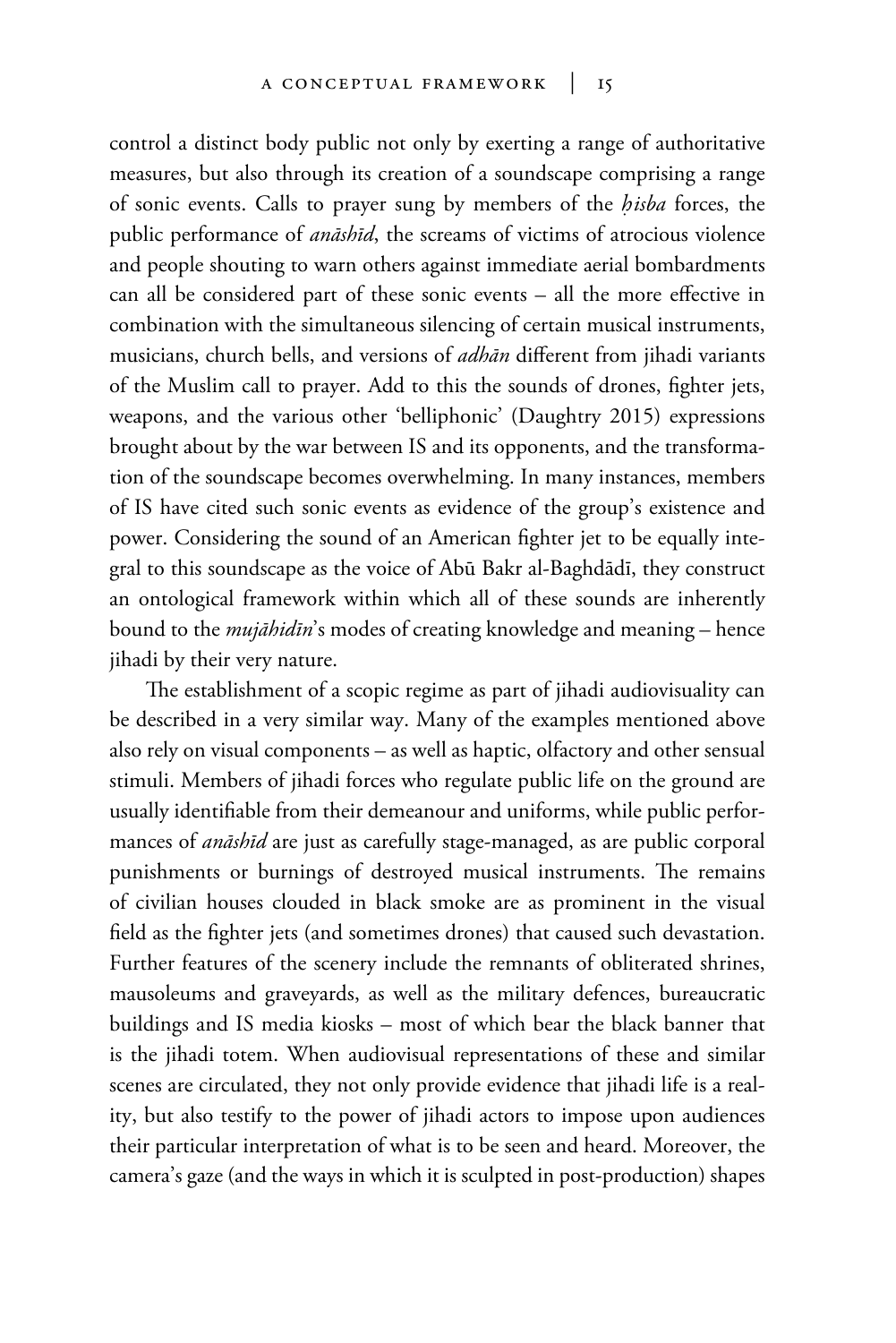the link between the sensations experienced by *mujāhidīn* and the mediations they encounter. It manifests their visual experiences and relates the persons depicted to their ideology, actions, cultural practices, experiences and modes of creating knowledge and meaning, all of which are rendered jihadi.

The same argument can be made with reference to (moving) images appropriated from a range of TV and film productions (see Zywietz and Beese, Chapter 4). These are not only incorporated to save jihadi groups from having to stage monumental battles at great expense. They fulfil an important function, because they evoke well-known ways of how global audiences perceive historical or contemporary events, developments and people. Dislodged from their original context and transposed into jihadi audiovisuality, they offer an audiovisual experience that is filtered through specific lenses toned by jihadi ideology. A similar effect also feeds into a very simple, yet powerful intermingling of several modalities in the use of the epigraphy and/or recitation of the *shahāda*, that is, the Muslim profession of faith, as the audiovisual opening of videos. Jihadi actors use this device to instil in the audience a sense that they participate in a sanctified event created and performed by 'true', authentic Muslims to perform and enact 'true', authentic Islam. This marks the video as not only conforming to but also (re)asserting the self-evident, natural superiority of divine ordinances and those who serve them – the *mujāhidīn*. Using the *shahāda* as an integral element of jihadi audiovisuality is thereby a means to exert classificatory authority, the power to define social order, and a source of aesthetic self-legitimisation.

Although the work done by jihadi ideologues and their supporters to shape jihadi audiovisuality relies on the production, appropriation and dissemination of various audiovisual elements, it does not end with the manifold forms of incorporation traced by several contributors to this volume. Rather, it includes the possibility of exerting authority by (re-)classifying any image or sound within the jihadi ideological framework, for example by assigning it a position within binary categories such as *harām/halāl* or *kuffār/mu<sup>2</sup>minīn*.

## **Entanglements and the Performativity of Images and Sounds**

As outlined above, our title *Jihadi Audiovisuality and its Entanglements* is to be understood in a double sense. First, we locate audiovisual media productions and their dissemination by jihadi groups and movements within a field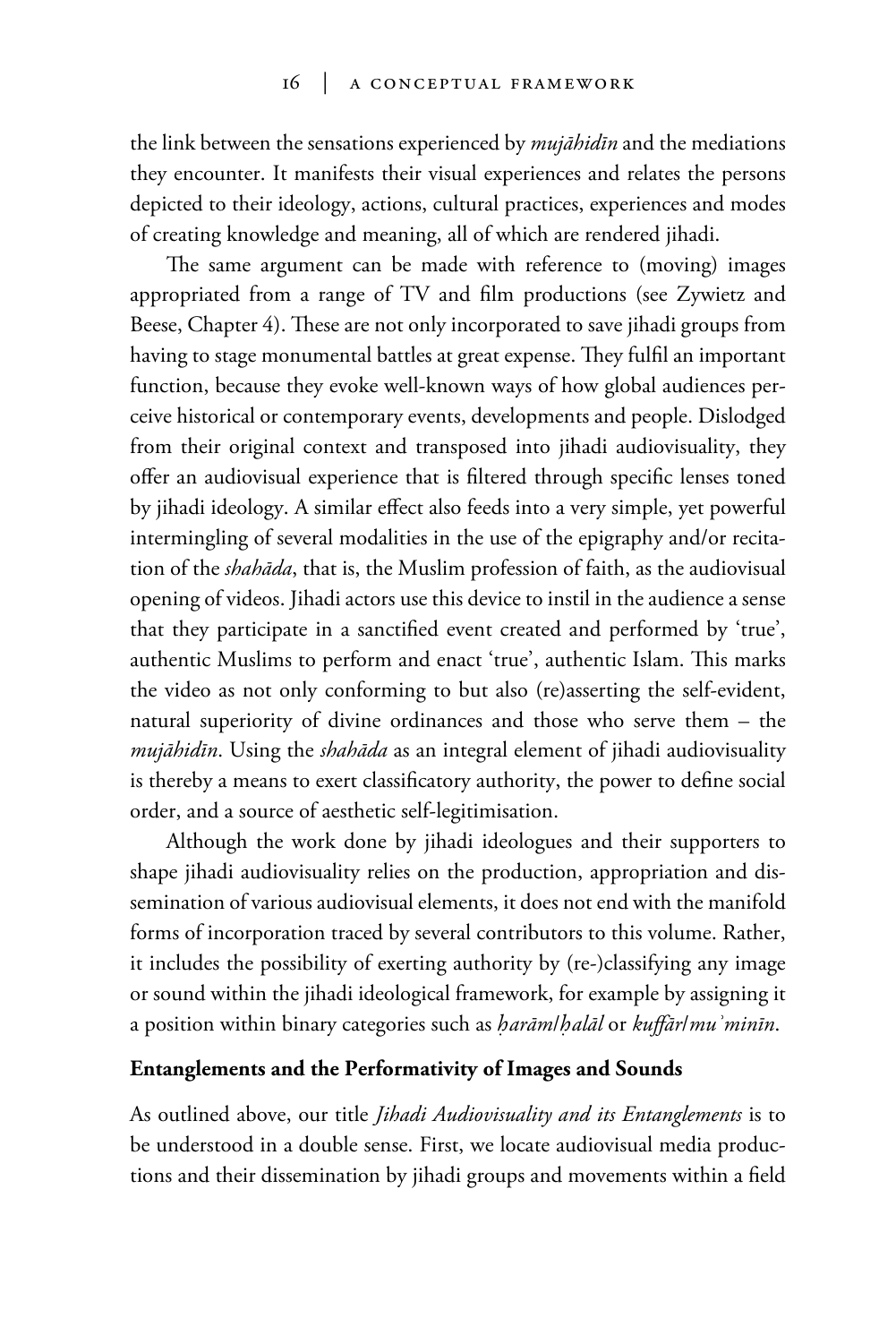of global media aesthetics and practices with culturally distinct manifestations. This helps us to identify the ways in which jihadi actors incorporate various artefacts and techniques of material and immaterial culture, re-codify them, and appropriate them to articulate their cause. Practices of cultural and aesthetic appropriation have been productive lenses with which to analyse IS's use of the orange prison jumpsuit as rhetorical resistance (Richey and Edwards 2019) or the co-option of constitutional discourses for legitimising the state project of IS (Bruscella and Bisel 2019). With their analytical intervention, Zywietz and Beese (Chapter 4) describe three different types of interpretive, practical-technological and expressive appropriation that they apply to IS media output to '(en-)counter the Islamic State'. Refining this theoretical underpinning, Günther (Chapter 6) examines the specific format of narratives of conversion to show how key concepts of Islamic intellectual history are appropriated to attract followers. Similarly, *anāshīd* have been appropriated by IS supporters in order to, for example, legitimise the claim for a 'righteous' caliphate, as Dick and Fuhrmann (Chapter 12) show.

Secondly, we consider cultural and aesthetic expressions that evolve in response to jihadi media output as part of the wider field of jihadi audiovisuality. This includes examining how various people use aural and visual means to engage with jihadi expressions in multiple acoustic, visual and audiovisual forms to subvert or resist jihadi audiovisuality. Again, the different sonic and visual appropriations circulated in various – mainly digital – contexts, using techniques like memes, humour or re-enactments, are discussed in several contributions to this volume. The producers of these contestations range from Muslim activists and religious authorities (Pfeifer et al., Chapter 8) to anonymous authors of digital content (Dick and Fuhrmann, Chapter 12) and artists or publicly-funded social workers and former supporters of jihadi groups and movements (Ali et al., Chapter 9). These contributions also highlight and problematise researchers' institutional entanglements – for example, in educational programmes to counter radicalisation or in work intended to undermine the effectiveness of IS's visual output. De Koning et al. (Chapter 1) reflect on how their own roles and performances are part of public discourses about 'jihadism' and demonstrate their entanglements with jihadi audiovisuality as researchers.

In short, the contributions point to the logics and techniques of different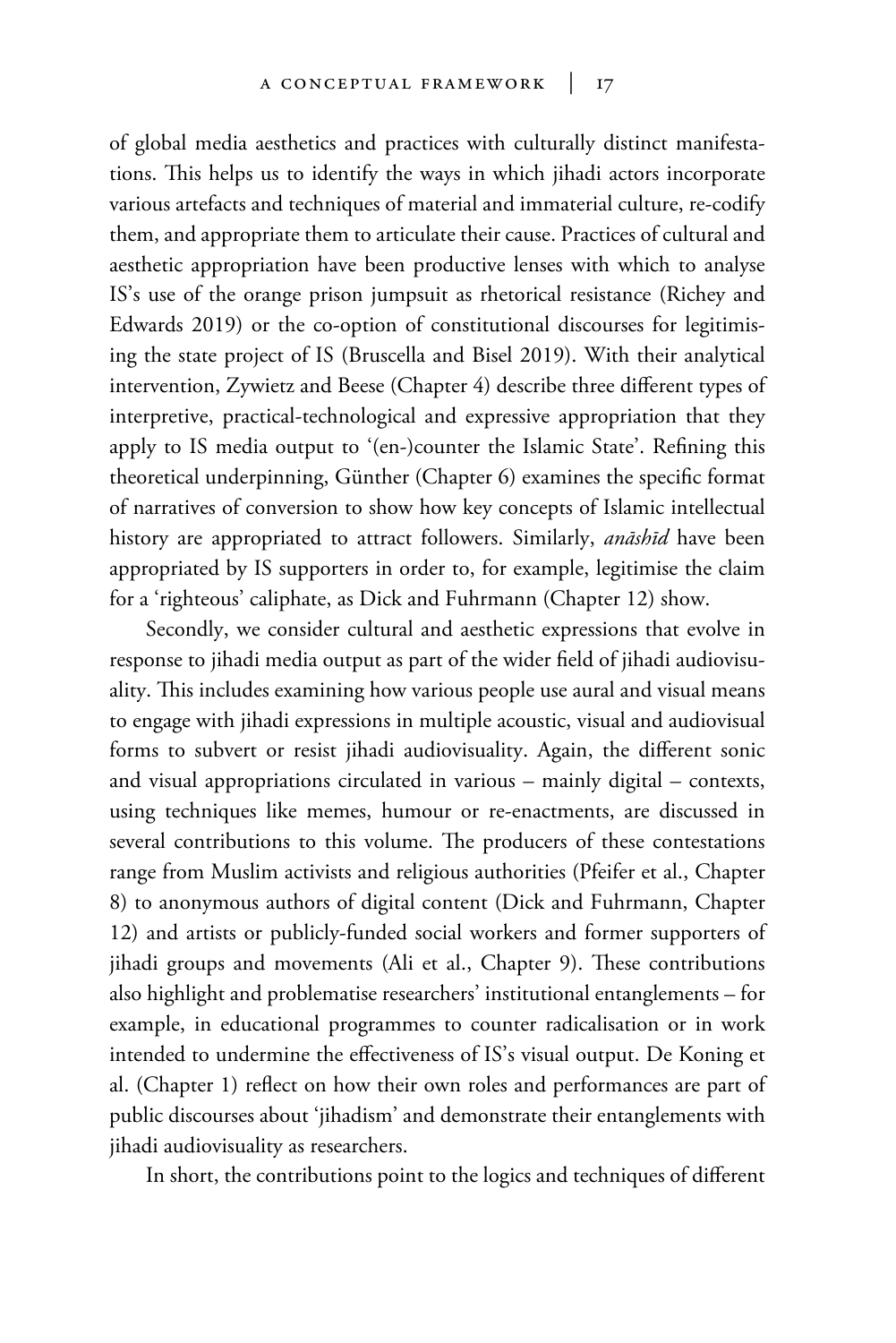forms of appropriation and the linkages forged by jihadi audiovisuality that connect supporters, religious leaders, civil society actors, artists, activists, journalists and researchers. Mimesis, memetics, re-enactment, camouflage and humour are just a few of the strategies various actors use to engage with, subvert, or resist. We propose framing this setting as *Jihadi Audiovisuality and its Entanglements*: as a communicative web that is shaped by socio-political contexts, by the ways in which actors deploy practices of appropriation, media technologies and rhetorical strategies and by the interaction of multisensory stimuli.

Examining audiovisual artefacts as 'products' of media practices (Dang-Anh et al. 2017; Schüttpelz 2006), we consider the performativity of images and sounds that are at play in practices of engagement with jihadi images and sounds. This performativity is at least twofold: Pfeifer et al. (Chapter 8) describe the embodied and performative practices involved in the production of re-enactments of IS decapitation videos as one link in a media chain that connects embodied experiences of spectatorship to the production of new aesthetic forms. Building on Jeffrey Juris's (2005) concept of the 'performativity of violence', Krona (Chapter 5) combines practical-instrumental dimensions with symbolic-expressive characteristics to shift from a focus on the embodied practices towards the representational interpretation of the performative violent act. In his view, the violent acts in the decapitation videos are re-mediated and re-contextualised by visual means. Taken together, the two approaches to the performativity of the visual and the bodily and performative engagement inherent in audiovisual practices recognise the 'mutual reflection between objects, images and bodies' (Bolt 2004: 8).

#### **Organisation of the Book**

While our considerations are based on an approach that emphasises the complex interweavings of multi-sensory stimuli and receptions, many of the contributions to this volume are based upon examples that focus on specific auditory or visual processes. We have therefore structured the book into four thematic sections: (A) Methodological and Ethical Challenges of Empirically Grounded Research on Jihadism; (B) Visualising Jihadi Ideology and Action; (C) Appropriating and Contesting Jihadi Audiovisuality; and (D) *anāshīd*: Soundscapes of Religio-Political Experience.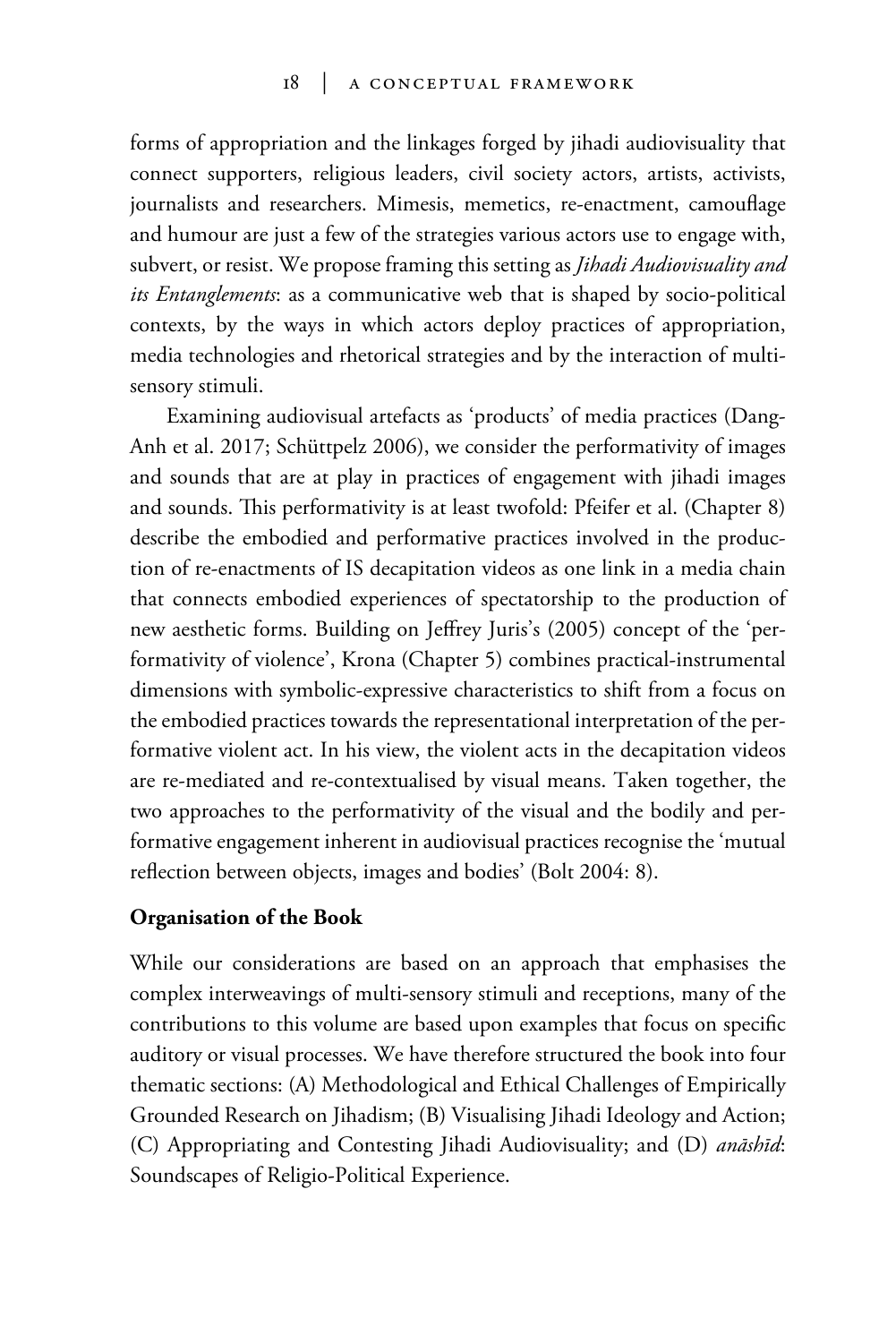The contributions in section A are devoted to the ethical and methodological challenges of doing empirically based and ethnographic research in the highly contested and politicised field of jihadi social media environments involving different groups of people engaged in and with these environments. The contributions firstly draw attention to how the position of the researcher in relation to research ethics and security has become a major issue of debate (Fadil et al. 2019). Secondly, they address the new questions that arise regarding research design and strategies, data management and legal aspects when doing digital research in this field. Thirdly, the chapters in this section review how the internet, particularly social media and messenger services, have proven to be fruitful ground for new and experimental research into the workings of online jihadi networks.

Contributions in section B focus on the ways in which jihadi ideologues, groups and movements use audiovisual media to articulate their cause. Groups such as IS have explicitly announced that media work is akin to jihad on the battlefield, and therefore have invested heavily in the cinematic sophistication and aesthetic quality of their communicative productions by employing skilled professionals. They appropriate the practices and conventions of global media production and adapt formats and aesthetic trends from television, film and popular culture. Contributions to this section employ theoretical and methodological approaches from film studies, media studies, Islamic studies and the sociology of religion to examine the visual rhetoric, graphic and cinematic design principles, and the techniques of meaning construction used in jihadi videos and imagery.

Contributions in section C are concerned with the practices through which activists and artists appropriate jihadi videos, images and sounds to defy, resist or oppose jihadi ideology and action. The chapters focus on examples of civil society commitment and artistic creativity that engage with and react to jihadi image, video and sound production. The different forms of engagement with jihadi material work as a form of cultural resistance, and they shed light on the interlinkages between different groups of actors opposed to jihadi movements. These groups nonetheless differ in the narratives and discourses they relate to and the digital publics they engage with. Ultimately, this section also points to the dynamic interrelations between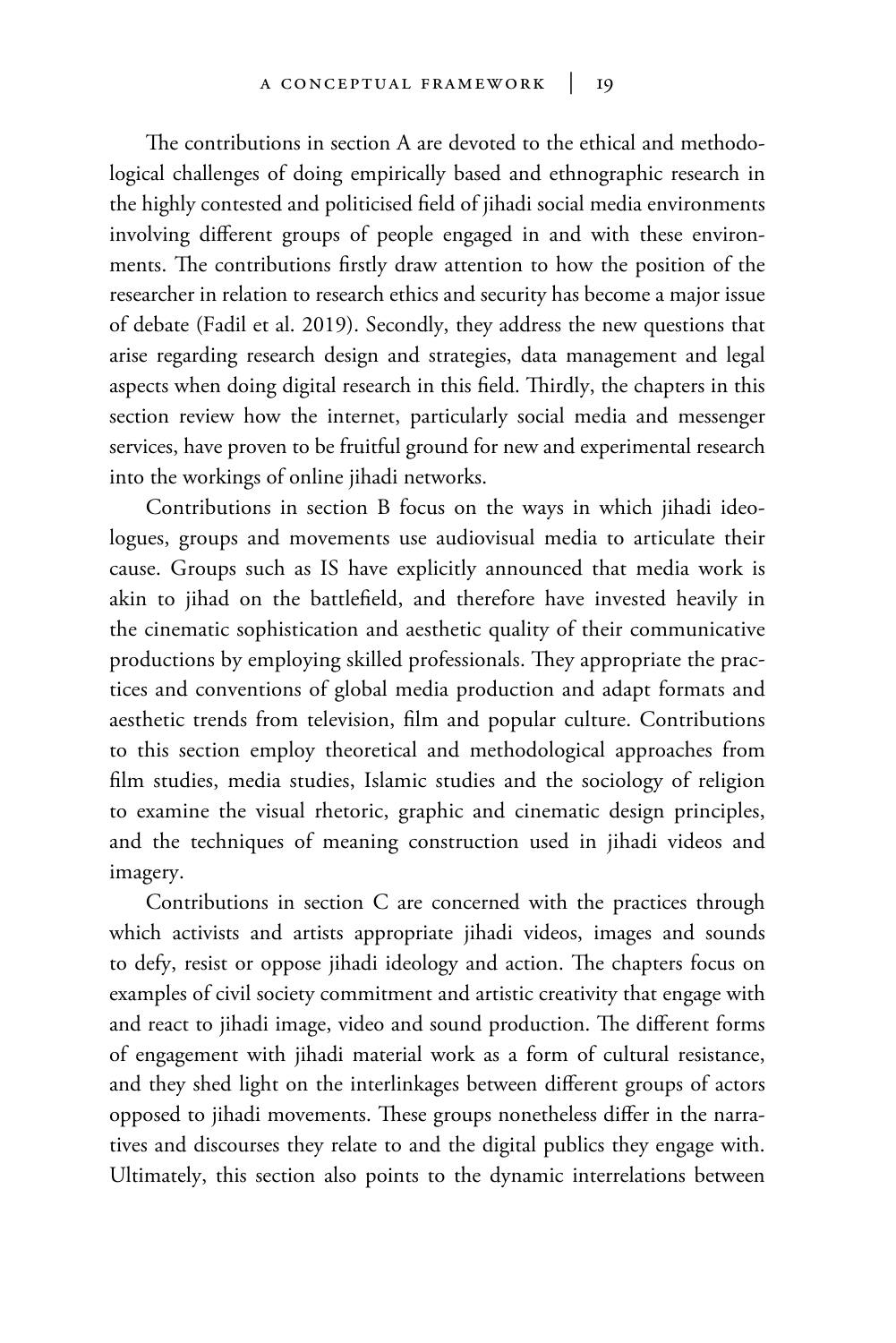anti-Muslim and militant Islamist discourses and strategies (see Ebner 2017), with a focus on audiovisuality.

Section D brings together contributions that examine the often understated but highly significant aural dimension of jihadi mediations. The contributions focus on a cappella hymns (Arab. *anāshīd*), which comprise a widespread genre of cultural and religious expression by Muslim actors, ranging from Sufi chants to Indonesian Pop-*anāshīd*. The chapters delineate the compositional conventions used in jihadi *anāshīd* as well as the ways in which they reflect pre-Islamic traditions of music, song and poetry. This also reveals how *anāshīd* tie in with extra-textual characteristics such as rhythm, vocal timbre and melodies, which are influenced by nationalist songs, military marches and global pop culture. They thereby help to forge a connection between the listeners and the songs – even before the lyrics are considered. Contributions to this section draw on theoretical and methodological approaches from musicology, ethnomusicology, Islamic studies and cultural studies in order to better understand the musical and poetic structure of *anāshīd*, as well as the religious, cultural and social contexts within which these chants and corresponding performative practices are embedded.

## **References**

- Allesch, Christian G. (2013), 'Musik und Religion: Eine kulturpsychologische Perspektive', in Jacob A. van Belzen (ed.), *Musik und Religion*, Wiesbaden: Springer, 39–56.
- Almohammad, Asaad and Charlie Winter (2019), *From Battlefront to Cyberspace*: *Demystifying the Islamic State's Propaganda Machine*, Westpoint: Combating Terrorism Center at West Point. United States Military Academy, <https://ctc. usma.edu/app/uploads/2019/05/Battlefront-to-Cyberspace.pdf> (last accessed 26 November 2019).
- Ayad, Moustafa (2019), The Management of Terrorist Content: How Al Qaeda Texts Continue to Evade Facebook and YouTube Detection, <https://www. isdglobal.org/wp-content/uploads/2019/07/The-Management-of-Terrorist-Content\_ISD-Briefing\_Key-findings.pdf> (last accessed 12 March 2020).
- Azoulay, Ariella (2012), 'The Execution Portrait', in Geoffrey Batchen, Mick Gidley, Nancy K. Miller and Jay Prosser (eds), *Picturing Atrocity: Photography in Crisis*, London: Reaktion, 249–59.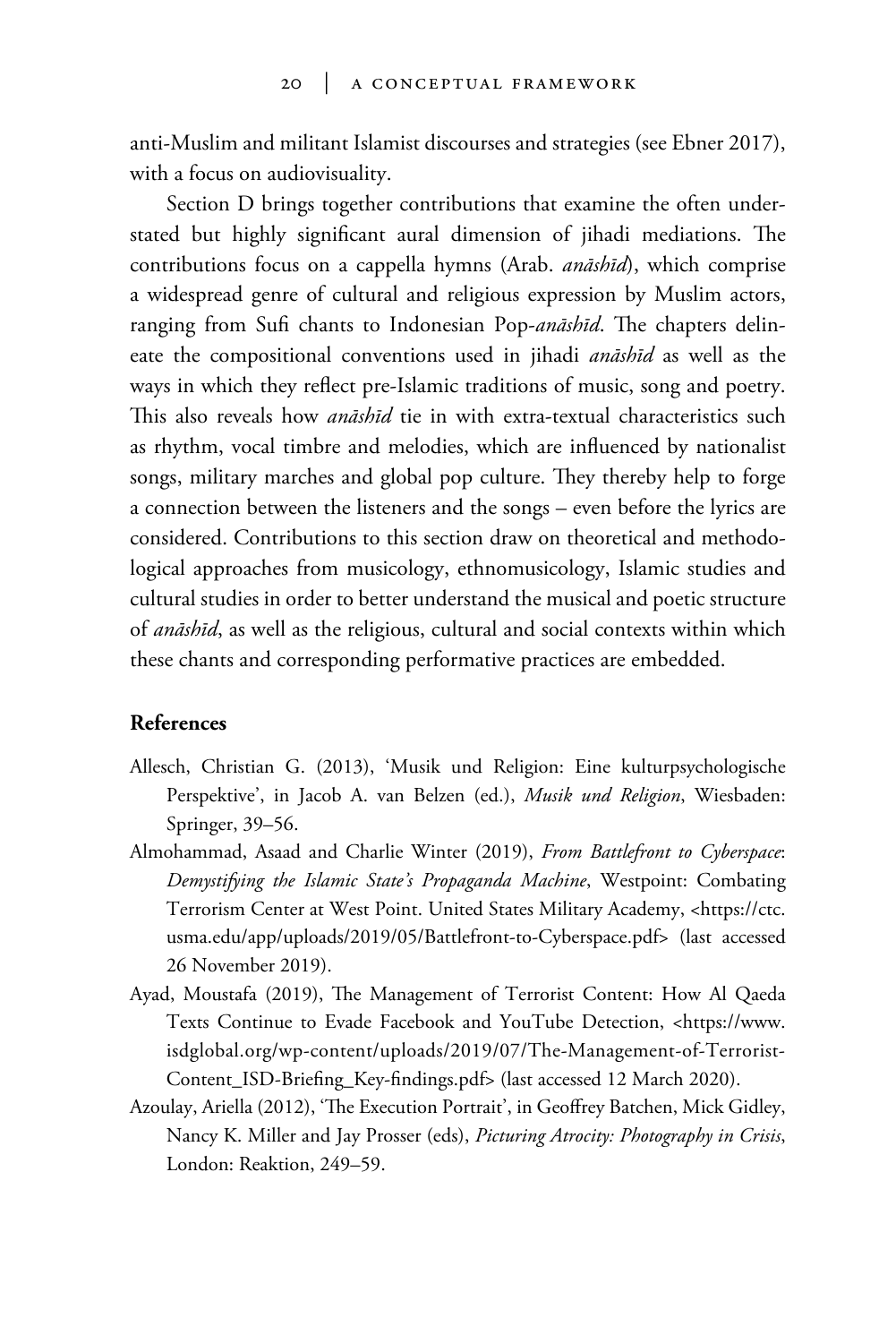- Batchen, Geoffrey, Mick Gidley, Nancy K. Miller and Jay Prosser (eds) (2012), *Picturing Atrocity: Photography in Crisis*, London: Reaktion.
- Bleeker, Maaike (2008), *Visuality in the Theatre*: *The Locus of Looking*, Basingstoke and New York: Palgrave Macmillan.
- Bolt, Barbara (2004), *Art Beyond Representation: The Performative Power of the Image*, London and New York: I. B. Tauris.
- Bolt, Neville (2012), *The Violent Image: Insurgent Propaganda and the New Revolutionaries*, London: Hurst.
- Bruscella, Jacqueline and Ryan Bisel (2019), 'Transactional Constitution: ISIS's Co-Option of Western Discourse', in Michael Krona and Rosemary Pennington (eds), *The Media World of ISIS*, Bloomington: Indiana University Press, 223–45.
- Carvalho, Claudia (2018), *Women Who Run with the Wolves: Online Stories and Roles of Spanish-Speaking Jihadist Women*, Tilburg: Tilburg University.
- Dang-Anh, Mark, Simone Pfeifer, Clemens Reisner and Lisa Villioth (2017), 'Medienpraktiken: Situieren, erforschen reflektieren. Eine Einleitung', *Navigationen: Zeitschrift für Medien- und Kulturwissenschaften*, 17: 1, 7–36.
- Daughtry, J. M. (2015), *Listening to War: Sound, Music, Trauma and Survival in Wartime Iraq*, New York: Oxford University Press.
- De Leede, Seran (2018), 'Women in Jihad: A Historical Perspective', The Hague: International Centre for Counter-Terrorism, <https://icct.nl/publication/ women-in-jihad-a-historical-perspective/> (last accessed 26 November 2019).
- Della Ratta, Donatella (2018*)*, *Shooting a Revolution: Visual Media and Warfare in Syria*, London: Pluto Press.
- Ebner, Julia (2017), *The Rage: The Vicious Circle of Islamist and Far-Right Extremism*, London: I. B. Tauris.
- Eder, Jens and Charlotte Klonk (eds) (2017), *Image Operations: Visual Media and Political Conflict*, Manchester: Manchester University Press.
- Eisenlohr, Patrick (2018), 'Suggestions of Movement: Voice and Sonic Atmospheres in Mauritian Muslim Devotional Practices', *Cultural Anthropology*, 33: 1, 32–57.
- Erlmann, Veit (2018), 'Auralität', in Daniel Morat and Hansjakob Ziemer (eds), *Handbuch Sound: Geschichte – Begriffe – Ansätze*, Stuttgart: Metzler, 8–13.
- Ess, Charles (2009), *Digital Media Ethics*, Cambridge and Malden: Polity.
- Fadil, Nadia, Martijn de Koning and Francesco Ragazzi (eds) (2019), *Radicalization in Belgium and the Netherlands: Critical Perspectives on Violence and Security*, London: I. B. Tauris.
- Fish, Stanley E. (1982), *Is There a Text in This Class? The Authority of Interpretive Communities*, Cambridge, MA: Harvard University Press.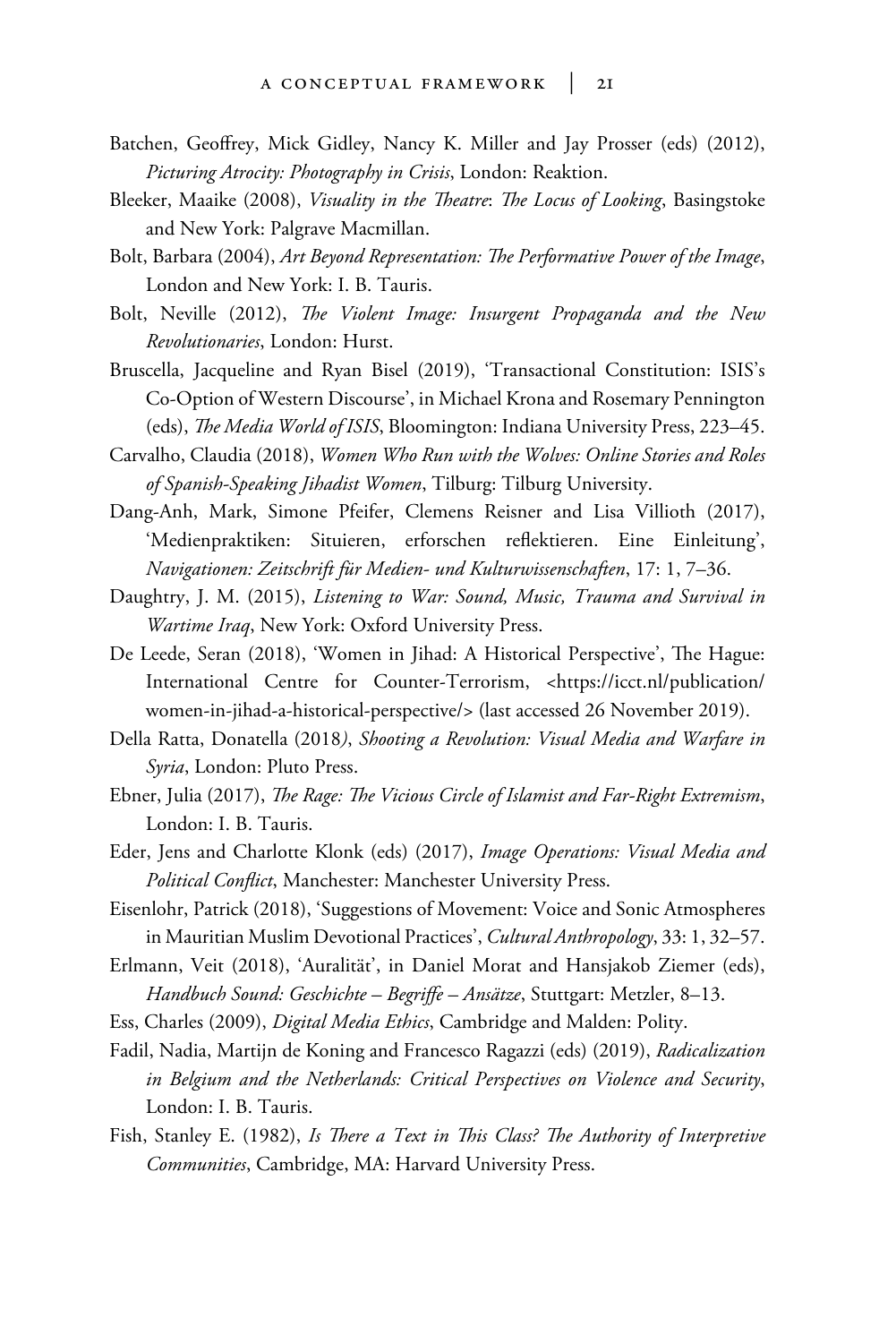Foster, Hal (ed.) (1998), *Vision and Visuality*, New York: The New Press.

- Friis, Simone Molin (2018). 'Behead, Burn, Crucify, Crush': Theorizing the Islamic State's Public Displays of Violence', *European Journal of International Relations*, 24: 2, 243–67.
- Fuhrmann, Larissa-Diana and Simone Pfeifer (2020), 'Challenges in Digital Ethnography: Research Ethics Relating to the Securitisation of Militant Political Islam', *Journal of Muslims in Europe*, 9: 2, 1–21.
- Gauvain, Richard (2018), '"Just Admit It Man, You're a Spy!" Fieldwork Explorations into the Notion of Salafi "Oppositionality"', *Fieldwork in Religion* 13: 2, 203–30.
- Goffman, Erving (1956), *The Presentation of Self in Everyday Life*, Edinburgh: University of Edinburgh.
- Grasseni, Cristina (2004), 'Skilled Vision. An Apprenticeship in Breeding Aesthetics', *Social Anthropology*, 12: 1, 41–55.
- Grasseni, Cristina, and Thorsten Gieser (2019), 'Introduction: Skilled Mediations', *Social Anthropology*, 27: 1, 6–16.
- Grayson, Kyle and Jocelyn Mawdsley (2019), 'Scopic Regimes and the Visual Turn in International Relations: Seeing World Politics through the Drone', *European Journal of International Relations*, 25: 2, 431–57.
- Gruber, Christiane (2019), 'The Visual Culture of ISIS: Truculent Iconophilia as Antagonistic Co-Evolution', in Isabelle Busch, Uwe Fleckner and Judith Waldmann (eds), *Nähe auf Distanz: Eigendynamik und mobilisierende Kraft politischer Bilder im Internet*, Berlin: De Gruyter, 125–55.
- Günther, Christoph (2021, forthcoming), *The Islamic State: Entrepreneurs of Identity*. Oxford and New York: Berghahn.
- Hegghammer, Thomas (2017a), 'Introduction: What Is Jihadi Culture and Why Should We Study It?', in *Jihadi Culture*, Cambridge: Cambridge University Press, 1–21.
- Hegghammer, Thomas (ed.) (2017b), *Jihadi Culture*, Cambridge: Cambridge University Press.
- Hemmingsen, Ann-Sophie (2015), 'Viewing Jihadism as a Counterculture: Potential and Limitations', *Behavioral Sciences of Terrorism and Political Aggression* 7: 1,  $3 - 17$ .
- Jay, Martin (2008), 'Scopic Regime', in Wolfgang Donsbach (ed.), *The International Encyclopedia of Communication*, <doi: 10.1002/9781405186407.wbiecs017>
- Juris, Jeffrey S. (2005), 'Violence Performed and Imagined: Militant Action, the Black Bloc and the Mass Media in Genoa', *Critique of Anthropology*, 25: 4, 413–32.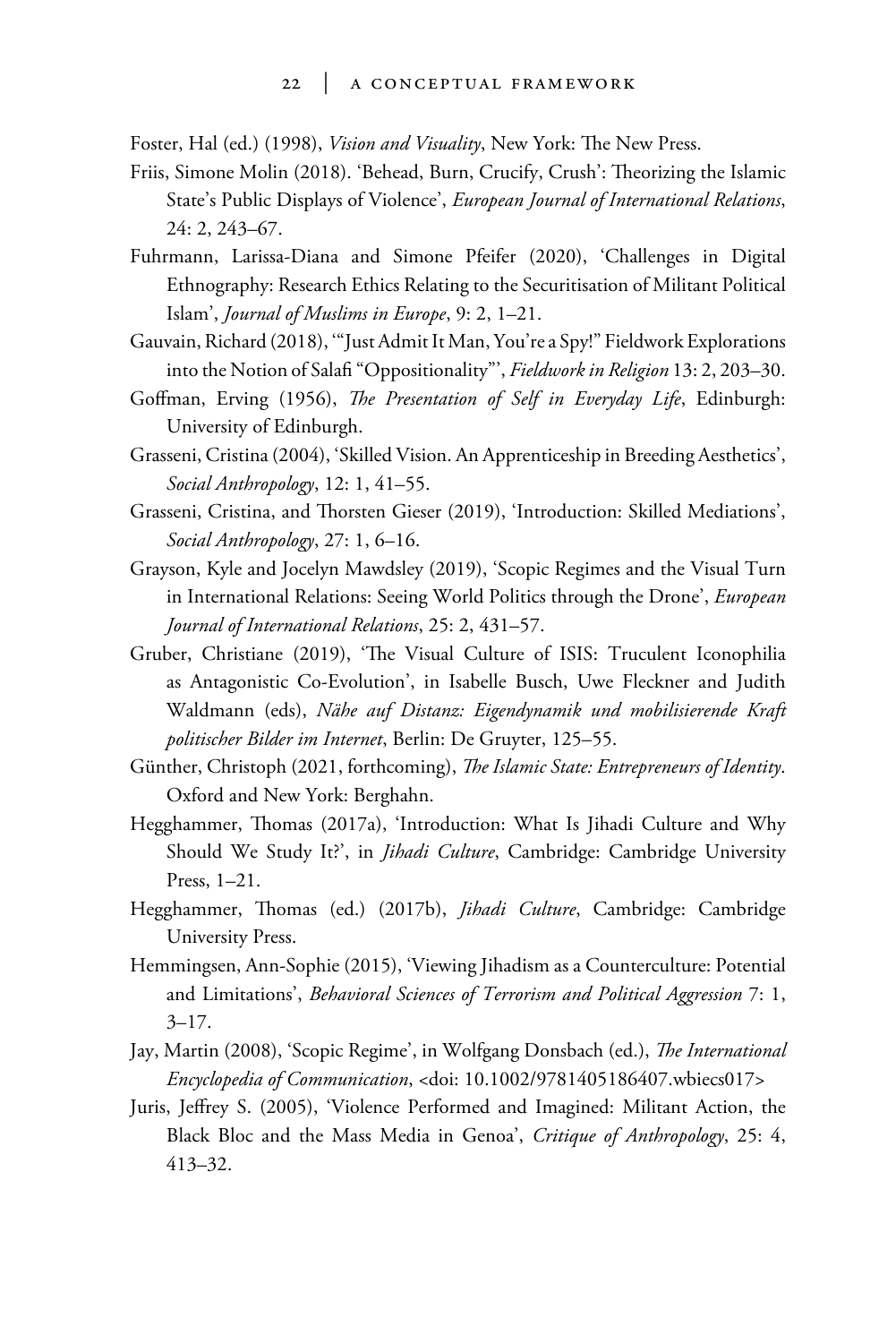- Kraidy, Marwan M. (2017), 'The Projectilic Image: Islamic State's Digital Visual Warfare and Global Networked Affect', *Media, Culture & Society*, 39: 8, 1,194-1,209.
- Kraidy, Marwan M. (2018), 'Fun Against Fear in the Caliphate: Islamic State's Spectacle and Counter-Spectacle', *Critical Studies in Media Communication*, 35: 1, 40–56.
- Krona, Michael and Rosemary Pennington (eds) (2019), *The Media World of ISIS*, Bloomington: Indiana University Press.
- Kublitz, Anja (2019), 'The Rhythm of Rupture: Attunement among Danish Jihadists', in Martin Holbraad, Bruce Kapferer and Julia F. Sauma (eds), *Ruptures: Anthropologies of Discontinuity in Times of Turmoil*, London: UCL Press, 174–92.
- Lohlker, Rüdiger (ed.) (2019), *World Wide Warriors: How Jihadis Operate Online*, Göttingen: V & R Unipress.
- Mandoki, Katya (2007), *Everyday Aesthetics: Prosaics, the Play of Culture and Social Identities*, Aldershot, Burlington, VT: Ashgate.
- Metz, Christian ([1977] 2000), *The Imaginary Signifier*: *Psychoanalysis and the Cinema*, Bloomington: Indiana University Press.
- Mitchell, William J. (2011), *Cloning Terror*: *The War of Images, 9/11 to the Present*, Chicago, IL: University of Chicago Press.
- Mühlhoff, Rainer, Anja Breljak and Jan Slaby (eds) (2019), *Affekt Macht Netz*: *Auf dem Weg zu einer Sozialtheorie der Digitalen Gesellschaft*, Bielefeld: transcript Verlag.
- Ostovar, Afshon (2017), 'The Visual Culture of Jihad', in Thomas Hegghammer (ed.), *Jihadi Culture*, Cambridge: Cambridge University Press, 82–107.
- Pels, Peter (1996), 'Visions of Anthropology', *Comparative Studies in Society and History*, 38: 2, 376–79.
- Poole, Deborah (1997), *Vision, Race, and Modernity*: *A Visual Economy of the Andean Image World*, Princeton, NJ: Princeton University Press.
- Ramsay, Gilbert (2015), *Jihadi Culture on the World Wide Web*, New York, London: Bloomsbury.
- Ramsay, Gilbert and Moutaz Alkheder (2020), *Joking About Jihad*: *Comedy and Terror in the Arab World*, London: Hurst.
- Richey, Patrick G. and Michaela Edwards (2019), 'It's More than Orange: ISIS's Appropriation of Orange Prison Jumpsuits as Rhetorical Resistance', in Michael Krona and Rosemary Pennington (eds), *The Media World of ISIS*, Bloomington: Indiana University Press, 167–84.